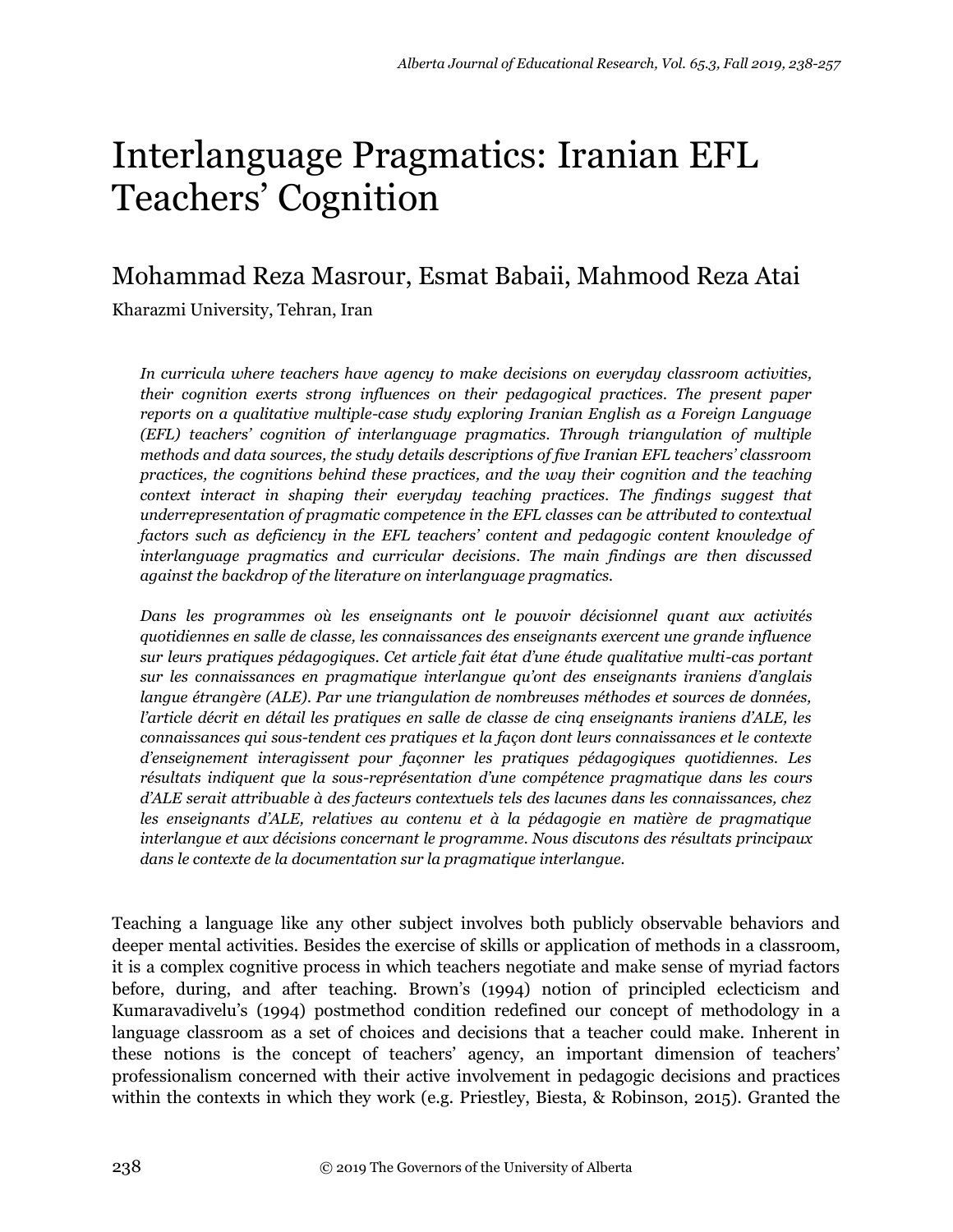explicit permission to exert professional agency, language teachers will have their minds liberated to make decisions and negotiate various competing contextual demands "to shape curriculum and pedagogy toward learning" (Burns & Freeman, 2015, p.587) and "construct classroom-oriented theories of practice" (Kumaravadivelu, 1994, p. 29). Evidently, language teachers' backgrounds, identities, attitudes, emotions, knowledge, experiences, and beliefs have an impact on their thinking processes and what and how they teach.

Interlanguage pragmatics deals with both the acquisition and use of second language pragmatic knowledge (Gass & Selinker, 2008). As a component of language proficiency, pragmatics has been the focus of numerous studies that address the treatment of this important curricular domain of English language education in EFL/ESL settings. However, most existing research on interlanguage pragmatics teaching has focused on the learner and learning outcomes, with little or no attention to what teachers actually do and motivations behind their actual practices. In fact, it is paradoxical that despite its importance, no study has yet been carried out on the language teachers' cognition of pragmatic competence, whether and how it needs to be treated in EFL classes, and interaction of teachers' cognition with their actual classroom practices. This paper is an attempt to delve into the Iranian EFL teachers' cognitions of interlanguage pragmatics and the way these are mediated in practice by the contextual features of private English language institutes and their moment-to-moment exigencies.

# **Literature Review**

A research trajectory within mainstream cognitive psychology, language teacher cognition addresses aspects of language teachers' mental life. This field of study emerged from, and actually replaced research studies on teacher thinking in the 1970s (Crookes, 2015). Studies on language teacher cognition are assumed to provide insights into the mental lives of teachers and the way cognition and teaching context interact in shaping the instructional decisions teachers make (Nishimuro & Borg, 2013). Borg (2003) defined cognition as "what teachers know, believe, and think." Delineating a contemporary scope of research on second or foreign language teacher cognition, Borg (2012) further broadened his earlier conceptualization of cognition to encompass constructs such as attitudes, identities, and emotions on the grounds that these are dimensions of the teachers' unobservable mental lives.

Teachers' cognition exerts strong influences on their pedagogical practices and this largely depends on their capacity and the level of agency they are afforded to make decisions on everyday classroom activities. What teachers say and do in the classroom is believed to be strongly governed by their tacitly held beliefs (Farrell, 2007). In Barnard and Burns's terms, teachers are "the executive decision-makers of the curriculum" who put into practice the principles and procedures devised or mandated by curriculum designers, material developers, methodological experts, and the other stakeholders (2012, p. 2).Teacher agency may be conceptualized in terms of the individual capacity of teachers to act purposefully and constructively in classrooms (Calvert, 2016) or an ecological phenomenon, i.e., agentic spaces shaping teachers' engagement with the educational environment (Biesta & Tedder, 2007). Teachers vary in terms of their capacity to act agentically. Also, educational settings vary in terms of the level of agency they give to teachers over their classroom practices and their own professional learning. Therefore, what happens in the classrooms is restrained by teachers' capacity to act (their cognition, skills, values etc.) on the one hand, and curricular decisions and administrative regulations on the other.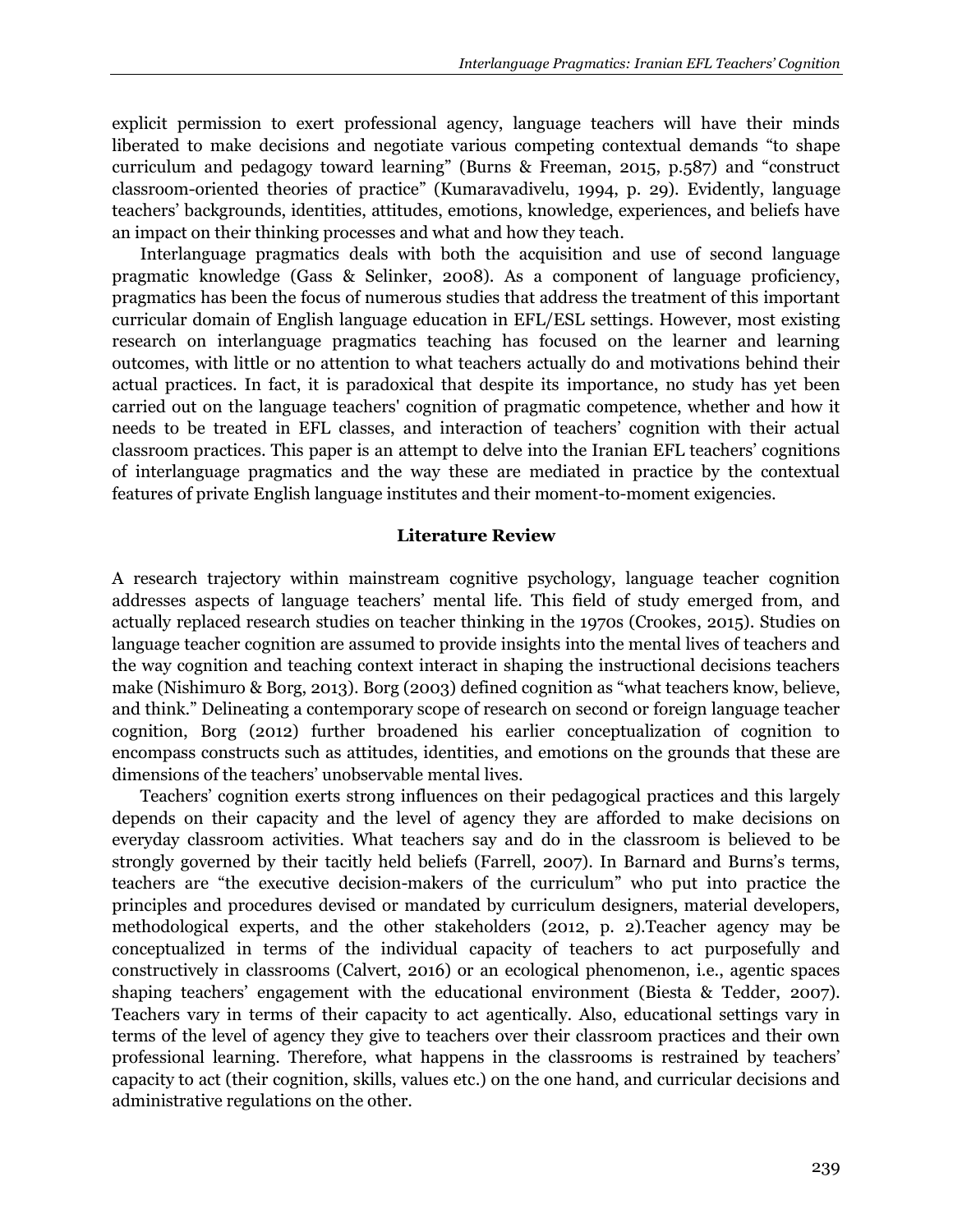Pragmatics, which is considered a very important curricular domain in language teaching and learning, has been defined as "the study of speaker and hearer meaning created in their joint actions that include both linguistic and non-linguistic signals in the context of socioculturally organized activities" (Lo Castro, 2003, p. 15). Since the emergence of various models of communicative competence (Bachman, 1990; Bachman & Palmer, 1996; Canal & Swain, 1980), pragmatic competence has become an essential component of language proficiency besides other components such as grammatical, discourse, and strategic competencies. The study of pragmatics in verbal communication includes a study of the relationship between sociopragmatics and pragmalinguistics (Leech, 1983; Thomas, 1983). In this classification, sociopragmatics is the cultural understanding implicit in the exchange and, in fact, the language user's assessment of the context where the language functions are performed. Pragmalinguistics, on the other hand, is the way these understandings are realized in language i.e., the linguistic resources available to perform these functions. Incomplete awareness of the way pragmalinguistic components of language are utilized in line with an understanding of the sociocultural and pragmatic norms of the learners' second language (L2) culture (sociopragmatic considerations) can result in communication breakdowns (Gass & Selinker, 2008).

Some aspects of pragmatic knowledge are argued to be universal or may successfully transfer from the learners' first language (L1). Kasper (1997) explains that if a form-function mapping in L1 corresponds with that of L2 in a way that the form can be used in corresponding L2 contexts with the same effects, the pragmalinguistic knowledge can positively transfer. Similarly, when there is a correspondence between participants' relative social power, distributions of rights, and obligations etc. in L1 and L2 community, learners may enjoy positive transfer of sociopragmatic knowledge possibly through making minor adjustments in their L2 interactions (Mir, 1995). Pragmatic universals are already available for L2 learners (Kasper, 1997). Cases in point are the shared knowledge that communicative acts follow particular organizational principles such as turn taking, and that recurrent speech events are managed by means of conversational routines. In addition, the influence of sociocultural features of the context such as social and psychological distance, social power, and the degree of imposition involved in communication along the tenets of politeness theory (Brown & Levinson, 1987) are among the universal knowledge already present in the repertoire of the learners. However, appropriate use of language is intricately connected with the learners' cultural identities, values, and norms which may not correspond to those of L2.

Although pragmatic competence is a broad concept encompassing the ability to use appropriate speech act formulae, comprehend indirect meaning, choose proper speech styles or make use of mitigation strategies (Taguchi, 2011a), much of the work in interlanguage pragmatics has been traditionally conducted within the framework of speech acts theory (Austin, 1962; Searle, 1969). Kasper (2006) explains that the central place of speech acts (e.g., apologizing, inviting, promising, etc.) in the field is beyond dispute and they are the most widely researched objects in interlanguage pragmatics. See Table 1 for examples of components of pragmatic competence analyzed in this study.

Since the advent of various models of the Communicative Approach to language teaching, speech acts have been a regular feature of most English language learning courses. On the other hand, as early as in the 1990s critics cautioned against an overly simplistic tendency to present the learners with a list of phrases as linguistic formulae (exponents) to realize speech acts. McCarthy (1998) points out that equating speech acts with a list of exponents obscures the fact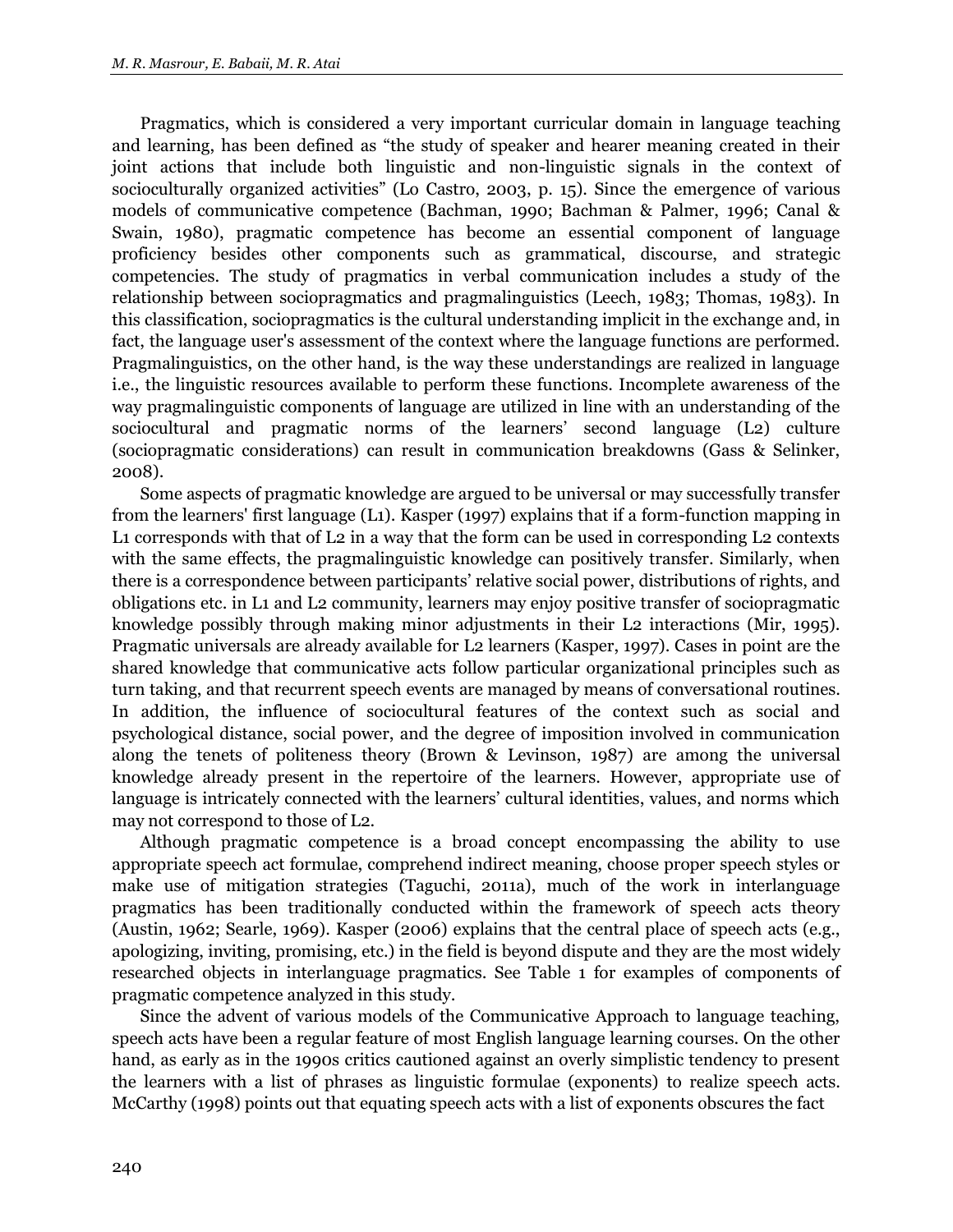that choosing appropriate exponents in any situation is a function of many sociocultural factors including an understanding of the nature of relationship between speakers and issues of social distance and power. The picture gets even more complicated in cases where the learners' L1 and L2 are socioculturally different in terms of the type of speech act required in a given situation (Koester, 2002). The sociocultural differences complicate the teaching of speech acts as their performance usually involves several semantic formulae with sequences of more than one

| ۹.<br>٠ |  |  |
|---------|--|--|
|---------|--|--|

| ----<br>Components of<br>Pragmatics          | Definition                                                                                                                                                                                                                                                                                                                                         | Example                                                                                                                                                                                                                                                                                                                                                                                                                    |
|----------------------------------------------|----------------------------------------------------------------------------------------------------------------------------------------------------------------------------------------------------------------------------------------------------------------------------------------------------------------------------------------------------|----------------------------------------------------------------------------------------------------------------------------------------------------------------------------------------------------------------------------------------------------------------------------------------------------------------------------------------------------------------------------------------------------------------------------|
| Speech acts<br>(direct /<br>indirect)        | Actions done through speaking which<br>can cause a change in the existing state<br>of affairs or an effect on the interlocutor;<br>a direct speech act indicates a<br>representation of the literal meaning. An<br>indirect speech act is concerned with the<br>speakers' intention via an utterance<br>which is not clear in the literal meaning. | The expressive speech act of apology:<br>Let me apologize for<br>$\bullet$<br>Or less direct strategy:<br>$\bullet$<br>I regret that<br>$\bullet$                                                                                                                                                                                                                                                                          |
| Up and<br>downgraders                        | Means used to modify the force of the<br>speech acts and stress or understate<br>them                                                                                                                                                                                                                                                              | The common expression of regret:<br>I'm sorry!<br>$\bullet$<br>I'm really sorry! [lexically upgraded]<br>$\bullet$<br>I'm really sorry! [prosodically<br>$\bullet$<br>stressed]<br>I'm really sorry for being late, but<br>$\bullet$<br>the traffic was heavy! ['but' clauses<br>to downgrade the apology by<br>implying a lower degree of<br>responsibility for the speaker due to<br>circumstances beyond their control] |
| Speech act<br>formulae                       | Semantic formulae with sequences of<br>more than one contribution                                                                                                                                                                                                                                                                                  | The expressive speech act of apology:<br>Excuse me! [request forgiveness]<br>$\bullet$<br>That was my fault! [acknowledging<br>$\bullet$<br>responsibility for an action]<br>It won't happen again. [promise<br>$\bullet$<br>forbearance].<br>I'll pay for the damage. [offering<br>$\bullet$<br>redress]                                                                                                                  |
| Adjacency pairs<br>and pragmatic<br>routines |                                                                                                                                                                                                                                                                                                                                                    | Here you are!<br>$\bullet$<br>Thanks!<br>$\bullet$<br>You're welcome!<br>$\bullet$                                                                                                                                                                                                                                                                                                                                         |
| Communicating<br>indirect<br>meaning         |                                                                                                                                                                                                                                                                                                                                                    | Saying 'It's really cold in here' and<br>meaning 'close the window!'                                                                                                                                                                                                                                                                                                                                                       |
| Choosing proper<br>speech styles             |                                                                                                                                                                                                                                                                                                                                                    | Saying 'Good morning Mr. Smith!'<br>instead of 'Hi Jim!' when greeting an<br>intimate friend.                                                                                                                                                                                                                                                                                                                              |
| Mitigation<br>strategies                     | Using hedges to mitigate face-<br>threatening acts, attenuate the full<br>semantic value of an expression, or<br>mitigate the full force of a speech act                                                                                                                                                                                           | I may be wrong, but<br>$\bullet$<br>I don't want to change the subject,<br>$\bullet$<br>but<br>I guess I owe you an explanation<br>$\bullet$                                                                                                                                                                                                                                                                               |

*Main Components of Pragmatic Competence*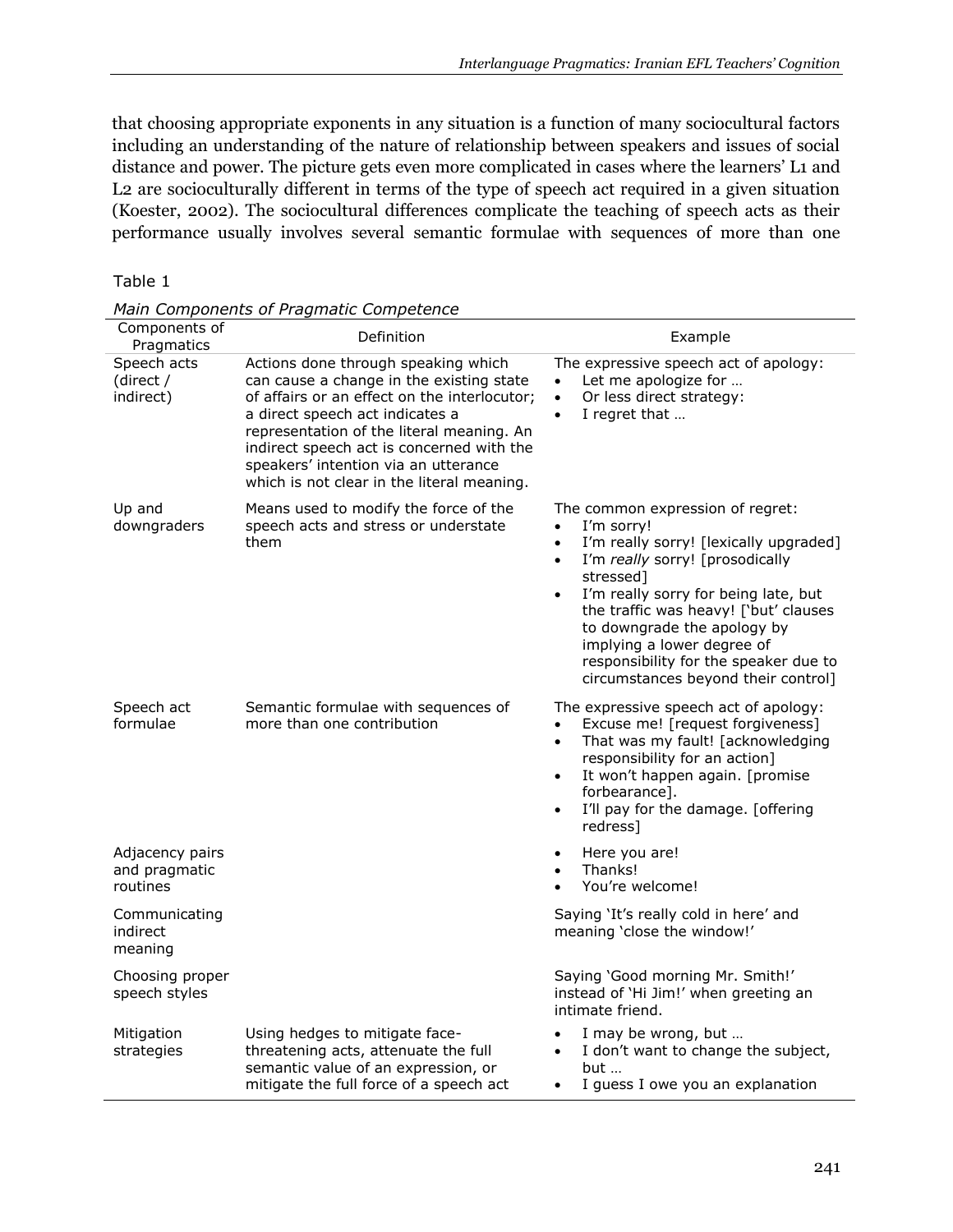contribution in any discourse context (Cohen, 1996). As an example, Koester (2002) explains that for the act of apologizing, the sequence of speech acts may be acknowledging responsibility, offering repair, and giving an explanation or excuse in that order. Conversation analysts (e.g., Levinson, 1983) have identified adjacency pairs (such as invite-accept/refuse: Why don't you come to my place for dinner tonight? I'd love to, but I need to catch up on reading.), as the basic unit of interaction in talk. Such intricacies of speech acts pose challenges for L2 speakers in their communication and also for L2 teachers as speech acts should be seen as unfolding in discourse, and not as isolated phenomena (Koester, 2002).

So far, an extensive volume of research on interlanguage pragmatics teaching has been accumulated (Norris & Ortega, 2000; Rose, 2005). These studies have addressed three central questions relating to the effect of instruction on pragmatics, namely, whether pragmatics is teachable, whether the instruction is more facilitative of pragmatics competence than exposure alone, and whether various instructional strategies are different in their effects (Rose, 2005). These key questions have been explored with different groups of learners and in different contexts, taking various pragmatic features as the target of learning, e.g., speech acts, pragmatic routines (Bardovi-Harlig, Mossman, & Vellenga, 2015), discourse markers, and strategies. Generally, these studies suggest that pragmatics can indeed be taught (Rose & Kasper, 2001). This established, researchers set about investigating the optimal practice for pragmatic growth.

Instructional strategies to develop interlanguage pragmatics have exercised the minds of researchers for a long time. Kasper (1997) classifies these strategies and activities into those aiming at raising students' pragmatic awareness, and the ones that offer opportunities for communicative practice. Hedge (2000) defines pragmatic awareness raising as making learners knowledgeable about the way language is used in relation to its sociocultural context. Through awareness-raising activities, students may acquire sociopragmatic and pragmalinguistic information, e.g., the function of complimenting in an English-speaking culture, appropriate topics for complimenting (sociopragmatic considerations), and the linguistic formulae for compliments (pragmalinguistic issues) (Kasper, 1997). Raising L2 learners' pragmatic awareness is closely related to the explicit mode of language instruction (Judd, 1999). Two instructional paradigms, namely explicit and implicit intervention are generally distinguished in terms of the metalanguage employed to raise the learners' awareness of pragmatic features. Explicit instruction involves pointedly discussing the relationship between the language form and function of the pragmatic feature and guiding learners' attention towards the target forms. Implicit instruction or incidental learning of pragmatic features, in contrast, involves attracting the learners' attention without engaging in metalinguistic instruction while avoiding the interruption of communication (Doughty, 2003). Schmidt (1993) pressed for input enhancement on the part of the teacher and consciousness-raising on the part of the learner to facilitate interlanguage pragmatics. Coined by Sharwood-Smith (1980), input enhancement is conceptualized as providing L2 learners with corrective feedback and form-focused instruction (White, Spade, Lightbown, & Ranta, 1991). Pragmatic corrective feedbacks as Shirkhani and Tajeddin (2017, p. 27) defined them, consist of "any reaction to a learner's utterance which aims to help the learner notice their pragmatic failure and understand what the true form is with regard to the social context in which it is used." Although corrective feedback involves providing negative evidence, form-focused instruction provides an opportunity for both positive and negative evidence. Schmidt (1993) asserts that explicit and implicit learning have a synergetic relationship where both the input enhancement strategies (explicit, deductive, top-down instruction) and naturalistic or incidental approaches (implicit, inductive, bottom-up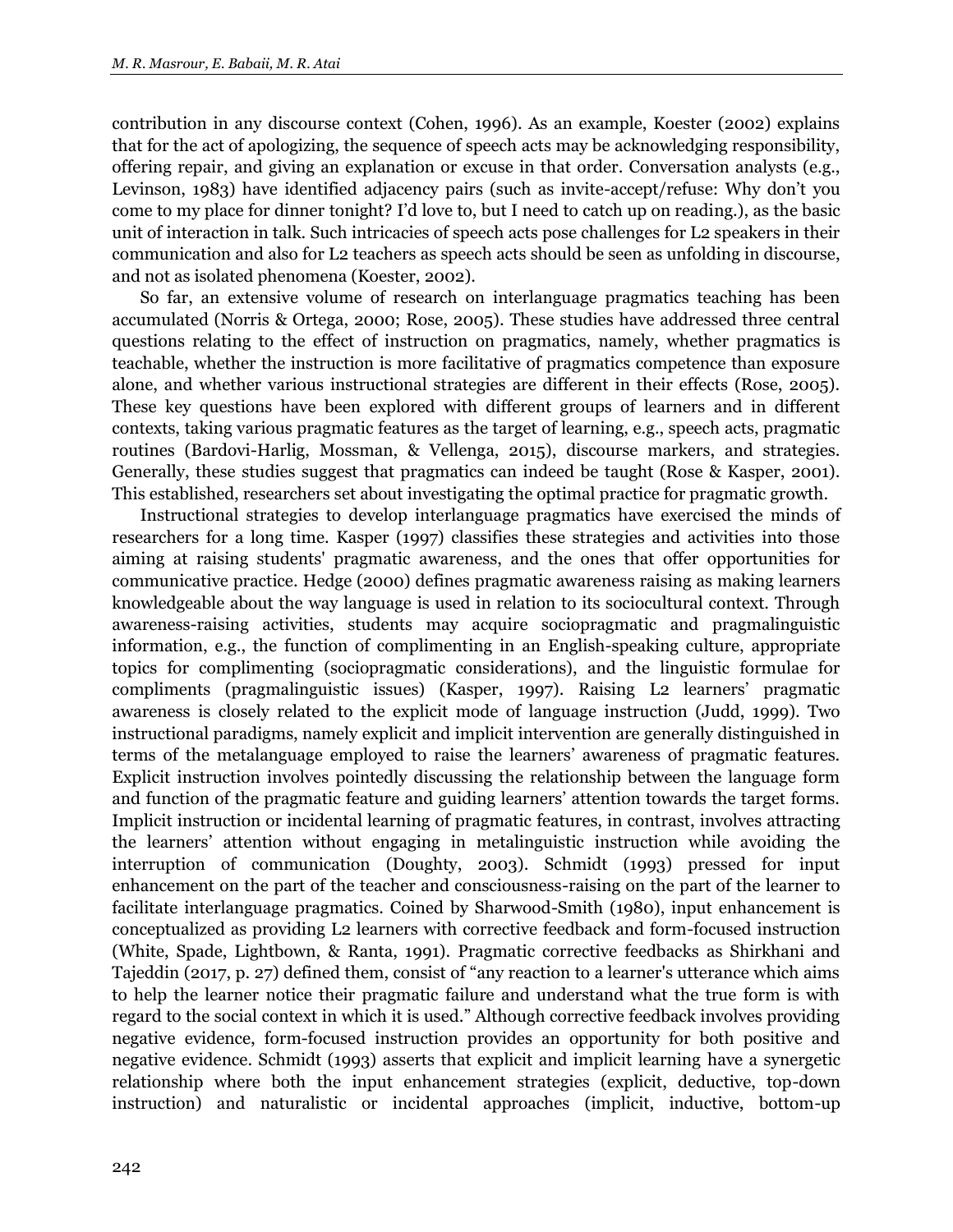processing) are needed to foster interlanguage pragmatics. Opportunities for practicing L2 pragmatic abilities may be created by engaging L2 learners in student-centered interaction where they are assigned interpersonal communication tasks more concerned with social relationships (Kasper, 1997). These tasks according to Kasper (1997) include communicative acts such as opening and closing conversations, expressing emotive responses as in thanking and apologizing, or influencing the other person's course of action as in suggesting and requesting.

Generally, EFL teachers' cognitions of sociocultural aspects of language and effective techniques for teaching pragmatics have rarely been addressed in the literature (Cohen, 2008; Eslami-Rasekh, 2005; Taguchi, 2011a). The present study was an attempt to address this gap and, in doing so, the following set of questions was formulated both from the literature reviewed and the ongoing data collection and analysis:

- 1. What practices characterize the pragmatic teaching of Iranian EFL teachers in private language Institutes?
- 2. What cognitions underpin these practices?
- 3. What contextual factors shape the teachers' pragmatics teaching practices?

## **Methods**

A qualitative multiple case study approach was employed to gain an in-depth understanding of EFL teachers' cognition of interlanguage pragmatics. Through triangulation of multiple methods and data sources, the study documented general trends and significant patterns of the teachers' treatments and cognitions of pragmatics, as well as contextual factors that constrained them.

# **Context and Participants**

The context of the study was a private English language institute in western Tehran. The Institute was selected based on the availability criterion; however, care was taken to choose a setting that was typical of private English language institutes in the country. Generally, these institutes aim at filling the existing gap in public EFL education in the country: oral communication in English. The teaching staff are usually composed of a number of teachers and a supervisor—an experienced teacher who is responsible for managing educational issues including learner placement, deciding on the teaching material, evaluating the teachers' performance, and providing them with support when needed.

There were 17 male and female teachers including a male supervisor in the language institute under study. The Institute adopted an integrated syllabus with oral communication as the main unit of study. *American English File* series (2nd edition) by Latham, Oxenden, and Boyle, published by Oxford University Press (2013) was the main course book which was supplemented with some material for improving the learners' vocabulary and reading. Each term lasted six weeks with classes meeting three times a week and a total of 27 hours of instruction per term. The learners (n=450) were both males and females in the age range of 6-35. Depending on their initial proficiency level determined by placement tests or their performance in the last term, the learners were scattered in a continuum from elementary to advanced levels of English language proficiency according to the Institute's standards.

The participants were five Iranian EFL teachers who were selected based on a purposive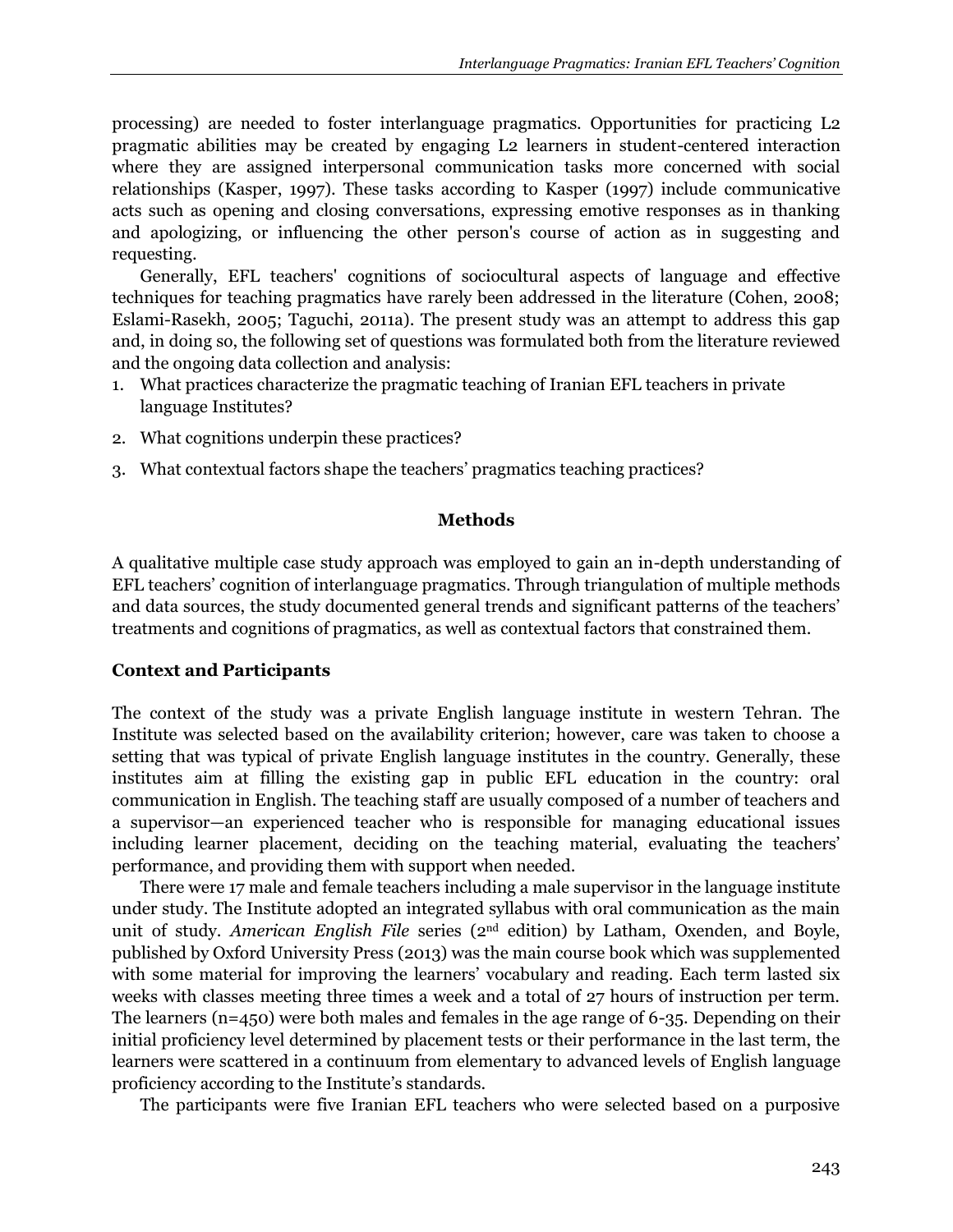Table 2

| Name   | Age | Gender | Education                                            | Teaching<br>Experience<br>(Years) | Residence in an<br>English Speaking<br>Country* |
|--------|-----|--------|------------------------------------------------------|-----------------------------------|-------------------------------------------------|
| Ali    | 39  | male   | Master's Degree-TESOL                                | 15                                | No                                              |
| Maryam | 29  | female | Bachelor's Degree-Civil Engineering                  | 5                                 | Yes                                             |
| Raana  | 23  | female | Bachelor's Degree-English Translation                | 6                                 | No                                              |
| Reza   | 26  | male   | Bachelor's Degree-English Language and<br>Literature | 7                                 | Yes                                             |
| Soha   | 24  | female | Master's Student-TESOL                               | 3                                 | No                                              |

\*Staying more than 40 days in an English speaking country was decided to count as residence.

sampling procedure (Ary, Jacobs, & Sorensen, 2010) from among a total of 17 teachers in the institute under study. Prior to data collection, the relevant permissions were obtained from the Institute administration to observe and audio-record classes, analyze documents, and conduct interviews. Also, the participants' consent was obtained and they were assured that their identities and privacy will be protected and that they will benefit from taking part in the study. The EFL teachers were selected to reflect diversity among teachers in terms of their education (student, graduate, or undergraduate), gender, language teaching experience, and major (TESOL related or unrelated). It is a common practice in Iranian private English language institutes to recruit some EFL teachers without a TESOL education background often based on general language proficiency tests. These teacher candidates are usually those with several months of education in English language institutes or with an experience of residence in English speaking countries. The candidates are usually asked to take some teacher training courses where they are prepared for dealing with different components of the language and also may be asked to observe some EFL classes run by experienced teachers before they are allowed to start their EFL teaching career. Table 2 provides an overview of the participants who were all Persian L1 speakers. Pseudonyms are used to protect the participants' identities.

# **Data Collection**

Data were collected by one of the researchers, a male Iranian EFL teacher trainer, to examine a group of 5 EFL teachers' actual pragmatic teaching practices in detail and individually before moving on to consider the findings collectively. The researcher was also a teacher of the institute and this insider position enabled him to maintain control over the research project without having to rely on a third party, to create and sustain a nonthreatening environment (Stewart and Shamdasani, 1990), and to moderate the potential for the interviewees to become argumentative during focus group semi-structured interview session (Gladman, 2012).

Multiple collection methods were employed for data triangulation and obtaining different perspectives on the participants' cognition of interlanguage pragmatics. First, a non-participant observation procedure was applied in a normal classroom setting where each participant was observed teaching 20regular lessons of 90 minutes for a period of 6 months. All observed classes were audio-recorded for later analysis. The observer did not have any interaction with the teachers or students and only took field notes for subsequent analysis and discussion with the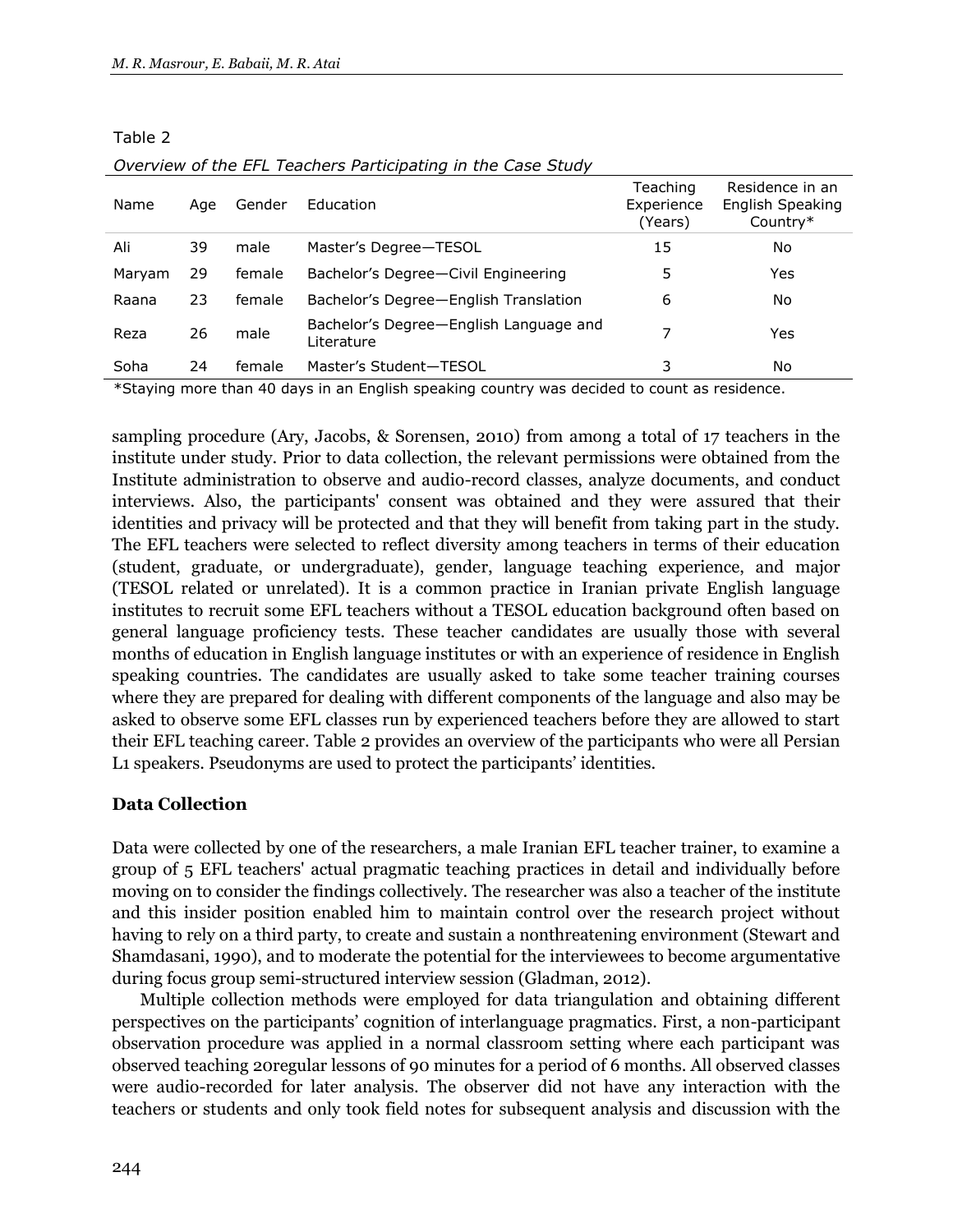teachers. Second, after each observed session, the teacher was asked to participate in postobservation recall interviews where the field notes were used to prompt a discussion of teacher's approach to pragmatics and of factors shaping it. Participants were asked to comment on aspects of their teaching and verbalize their thinking. The instances of pragmatic issues which surfaced during each class time were discussed with each teacher individually and their explanations on what they did and why they did it were recorded. A semi-structured interview was also conducted in a focus group data collection session in month 6 when the participants were allowed to interact and form their own opinions. Although the researcher had a clear picture of the topics to be covered, the interview was allowed to develop naturally in unexpected directions as important new topics opened up. All interviews were audio-recorded and transcribed for further analysis. This led to the enrichment of the initial sets of questions developed from an in-depth review of the literature. Third, the data collected through the interview were triangulated by member checking, i.e., having participants verify the accuracy of the interview transcripts and the researcher's analysis. Triangulation was also achieved through submitting documents such as class tests, teaching material, teacher manuals, and the Curriculum for Master's Program in TESOL (High Council of Planning, the Ministry of Science, Research, and Technology) to content or document analysis.

# **Data Analysis**

Observational data and focus group semi-structured interviews were analyzed according to the established principles for working with qualitative data (Creswell, 2012). Components of pragmatic competence were identified and grouped together by carefully analyzing the documents which were also compared to the themes in the literature (Table 1). Depending on the aims of analysis, the way these main themes were presented, treated, or tested was then identified. Through repeated readings of the field notes and the observation and interview transcripts, key themes and tentative categories in the teachers' account of how they teach pragmatics and why they teach it in particular ways were identified and categorized following an inductive data analysis procedure. Moreover, references by the teachers to documents such as final exams, the teaching materials, and teacher manuals were also analyzed for corroboration through the content analysis of these documents.

The observational data for each teacher were analyzed to identify key instructional episodes in their classroom practice (Borg, 1998). A key pragmatic instructional episode was defined as one that illustrates an aspect of the teacher's pedagogic action in teaching pragmatics. Teachers' pragmatic actions were defined in terms of the key themes in the literature on pragmatics teaching including, but not limited to, the provision of implicit/explicit input, error correction and feedback, awareness raising tasks or input enhancement techniques, and the use of L1 and metapragmatics. In identifying such episodes, the evidence of the ways teachers introduced and practiced various components of pragmatics were recorded. As a result of this analysis, the key characteristics of each teacher's practice in teaching pragmatics were identified.

# **Results**

# **The Necessity of Teaching Pragmatics in EFL Context**

The teachers mainly believed that the ability to use English appropriately is an important aspect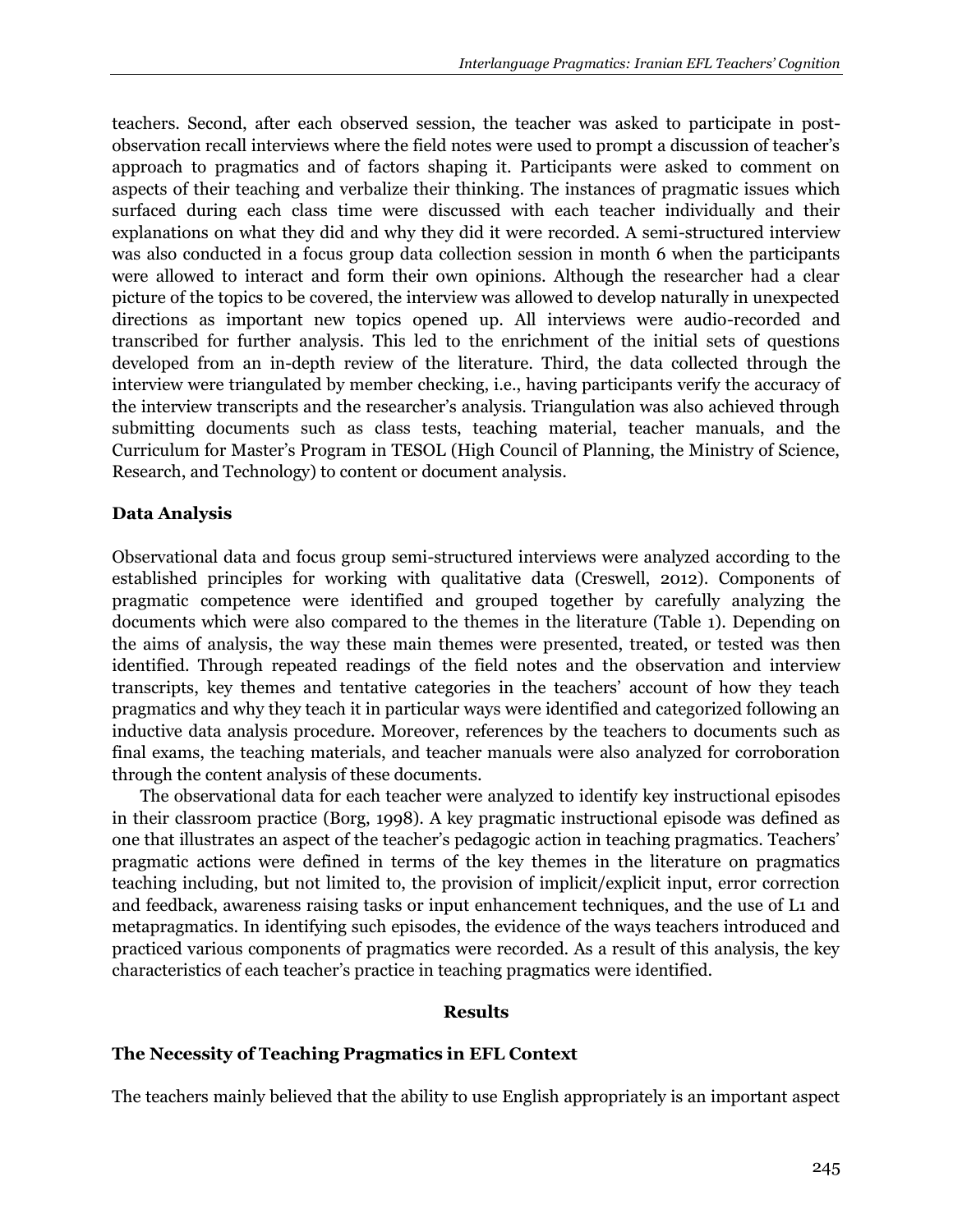of the learners' language competence. However, they felt that the sociopragmatic features or sociolinguistic rules of language use are areas underemphasized, if not totally abandoned, in language courses and textbooks. For instance, Ali explained that "in the course books we are currently teaching, the main emphasis is on the four skills, … let's say more on speaking … there are also activities for grammar and vocabulary. I think [there is] nothing on pragmatics." Raana also considered the rules of appropriate use of language as "an important issue … but these depend on the learners' level of English."

All teachers thought that sociopragmatic aspects of the language should be reserved for the later stages of the language development when the learners have been already comfortable with the forms and pragmalinguistic features. Reza when teaching the speech act requests through modal auxiliary simply contented himself to saying "could is more polite than can." In the postobservation interview, he explained that "at this level, I must focus on using good English." It followed that by 'good English" he meant grammatically correct sentences. Moreover, he observed that details of sociopragmatic rules should be kept for more advanced learners of English.

# **Employing L1 Background Knowledge**

There was no consensus among the participants as to the necessity and viability of employing the learners' L1 background knowledge in their performance in the target situation. Implied in some comments was the concept of universals or transferable L1pragmatic knowledge that would take care of itself. Reza believed that "every language learner already knows where to be polite … I mean this is part of their personality and there is no need to remind them of the rules of politeness." Maryam also argued that "my students know that they can ask for something directly or indirectly because this is what they do in Persian". In addition, she sees no point in drawing the learners' attention to what they possess as the available pragmatic knowledge. She further maintained that "we are not allowed to use Persian in our classes … if I use the Farsi examples in my teaching, the supervisor puts a negative [point] for me!" Beside the administrative regulations, Raana also mentioned limitations in using Persian examples in terms of the teacher's esteem and position among colleagues explaining that using examples from Persian "feels like your English is not good… it is not good for your prestige among the students and other teachers."

An interesting instance of the divergence between L1 and L2 pragmatic routines surfaced as we observed a rare key pragmatic instructional episode during a pair work activity. Two learners were having a short conversation in which there was a natural exchange of the pragmatic routine of offering for help and accepting it. The relevant excerpt is repeated here for analysis (S1, S2, etc.: Student 1, Student 2, etc.; T: Teacher).

# **Example 1:**

S1: Do you want my pencil? S2: Um, thanks! T: Thanks what? Either say 'yes please' or 'no, thanks!' S2: Oh? Yes, please!

The teacher in the post-observation interview commented that: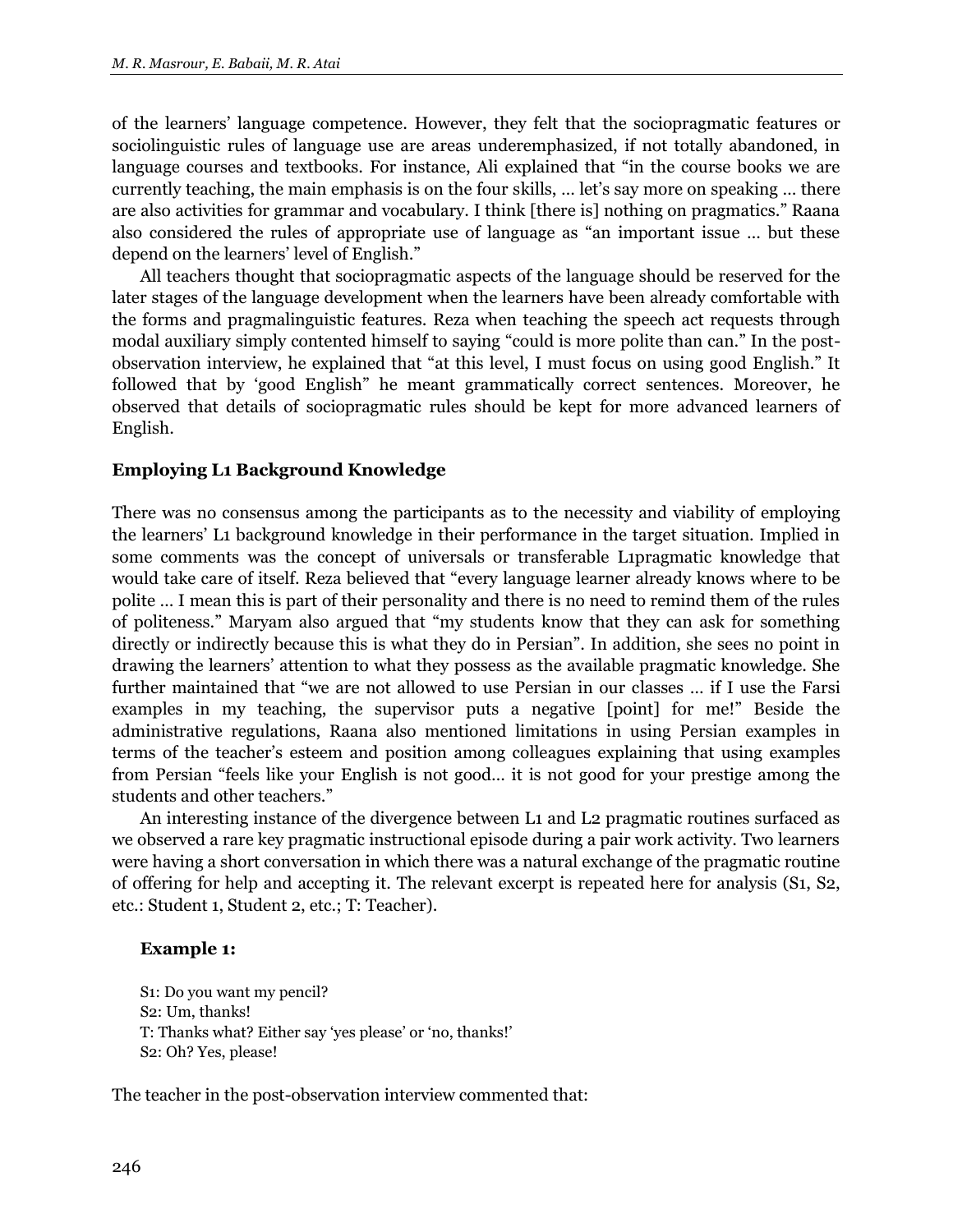I think she [S1] used a Persian structure … by saying 'thanks' we politely accept or decline an offer … depends on our body language or intonation. [But] in English we politely accept the offer saying 'Yes please!' or refuse it by saying 'No, thanks!

In response to a more explicit question on whether he exploits the similarities and differences between the L1 and L2 when teaching pragmatics, Ali maintained that "similarities, not usually! but differences, maybe! These are more difficult to detect even for me … you know … and when we use a wrong form based on Persian structure, nobody thinks it is unnatural or different from English." Ali is actually referring to the deficiency in the teachers' knowledge of interlanguage pragmatics as a limiting factor for instructional intervention.

# **Teacher Education and Knowledge of Interlanguage Pragmatics**

Most of the participants were not able to engage in metapragmatic talks. This was particularly evident in the EFL teachers without an education background in TESOL. The researcher had to explain the relevant terminologies and clarify them with examples. Maryam, the EFL teacher with a bachelor's degree in civil engineering, has learned English in a private language institute where, she claimed, she never received any explicit instruction about pragmatics and the way it may be treated in language classes. She explained "I guess I learned different ways of agreeing, disagreeing, complimenting … like … vocabulary items… and never had other education." Reza with a bachelor's degree in English language and literature also acknowledged that "there was a course in linguistics during my BA, … we read about pragmatics … but I have no idea of teaching pragmatics … I teach English language and not such things as sociology." Soha, who was studying a Master's degree in TESOL, believed that while students in the TESOL programs in Iranian universities may be introduced to interlanguage pragmatics, the issue does not receive the attention it deserves. Ali also voiced a stronger claim asserting that "this component of language is totally neglected in our EFL teacher education programs … even in our teacher training workshops in this Institute." This view was later reiterated during the focus group interview where the teachers unanimously confirmed that they were not prepared for pedagogical treatment of pragmatic competence in either the pre-service or in-service teaching training courses in the Institute. To verify the obtained data, the earlier version of the Curriculum for Master's Program in TESOL was submitted to document analysis as a data triangulation procedure. This document was issued in 1987 by High Council of Planning, a government body in Iran's Ministry of Science, Research, and Technology (the recently updated version of this document issued in 2016 did not apply to the participants of the study and therefore was disregarded for data collection).The document presents the academic contents and courses to be taught in the Master's programs in TESOL and briefly explains the skills teacher trainees are expected to learn and the learning objectives they are expected to meet. The analysis of the document showed no specific reference to developing pragmatic competence in EFL learners. For example, in the proposed content of a course titled *Issues in Linguistics*, there is only a short reference to analysis of semantics and different types and levels of meaning as an objective of the course. Also, the content of the course *Methods of Teaching a Foreign Language* broadly mentions studying the components of language for teaching language skills without further explanation.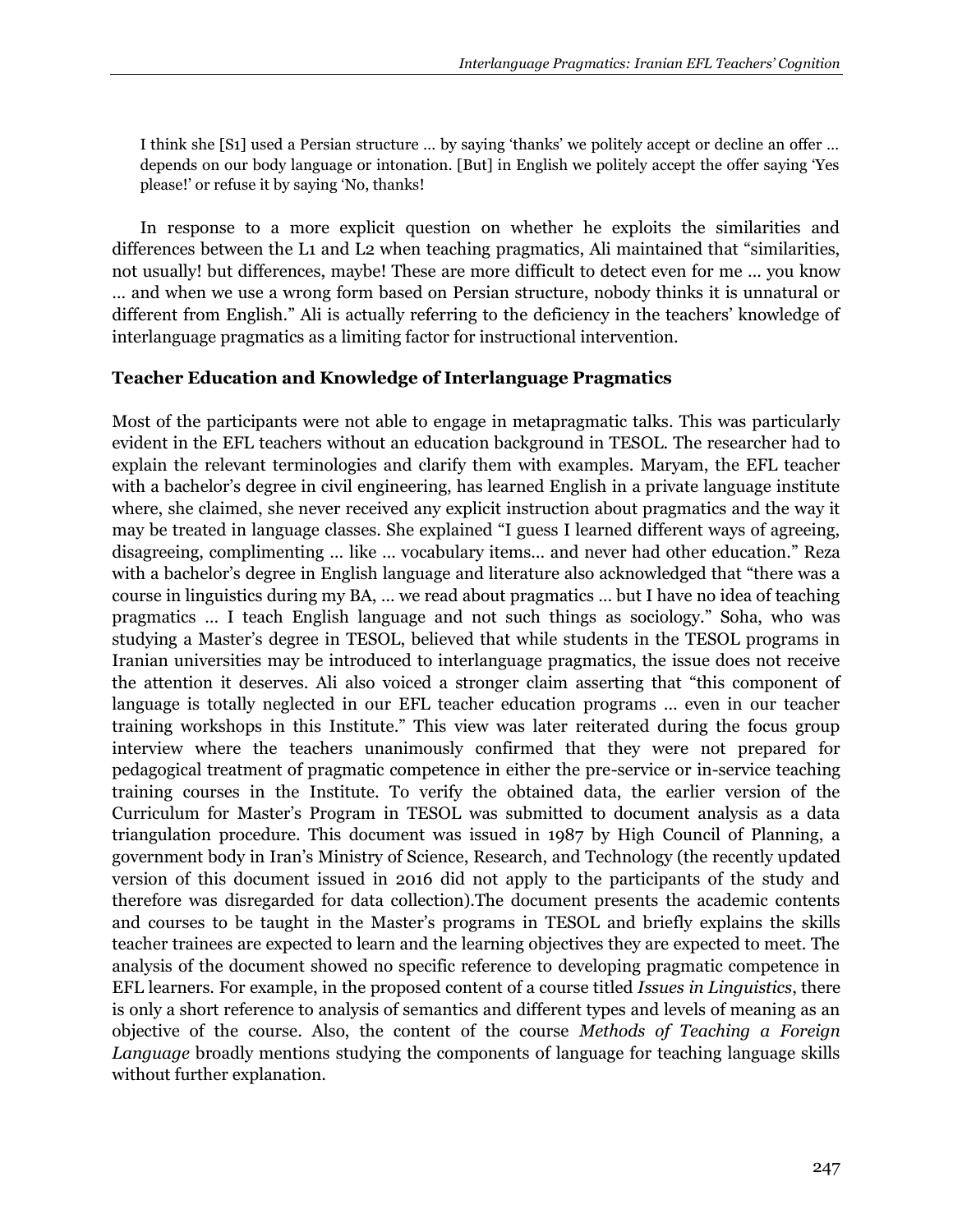# **Pedagogical Interventions for Developing Pragmatics**

Generally, the pedagogical interventions for the development of pragmatic competence were infrequent. Rarely did the researcher come across with any key pragmatic instructional episode. When asked if he preferred explicit or implicit pragmatic instruction, Reza made it clear that,

I usually give brief explanations for grammar, but not for pragmatics, … actually, I have never talked about speech acts in my classes … to be honest, I cannot talk on these … I think if they were important you would see activities in the book or as test items in the final exams.

However, there were also teachers who believed in the explicit teaching of the pragmatic feature. For instance, Ali contended that the teacher should pointedly discuss the relationship between the language forms and functions in the classroom although he admitted that he does not practice this on the ground that he needs to "cover the book that itself does not have activities explicitly for pragmatics learning."Soha also thought that the textbooks do not provide comprehensive speech acts, pragmatic routines, and hedging inputs asserting that "I know these are important features of language but I do not think our teachers are able to give metapragmatic information." She further argued that,

… I do not usually teach by the explicit instruction of pragmatic points … maybe these are learned just by doing the activities … without teaching … my students would think that I am teaching beyond the book and nobody appreciates it.

In her classes, Soha had a habit of having the students underline some important vocabulary items and language chunks with some very brief explanation toward the end of each session. The following excerpt shows the way she engages in input enhancement practice, making salient a learning point, here pragmatic routines:

# **Example 2:**

T: … also in line 2 underline this … 'I see what you're saying, but …'. We use this when we disagree with someone but we wish to be nice …so we first show some … let's say sympathy, and then show our disagreement with 'but'.

During the post-observation interview, it turned out that the teacher considered the pragmatic formula as merely a language chunk, explaining that she believed in making the learners notice language points, mostly multiword units, by making these forms more salient in the input (positive input enhancement).

# **Error Correction and Feedback**

A particularly relevant type of pedagogical intervention for language points is providing pragmatic corrective feedback. Although numerous feedbacks were provided by the participants during the data collection period, they were almost always targeted at language points other than those of pragmatics. Example (3) is an excerpt from an interview roleplay activity with intermediate students.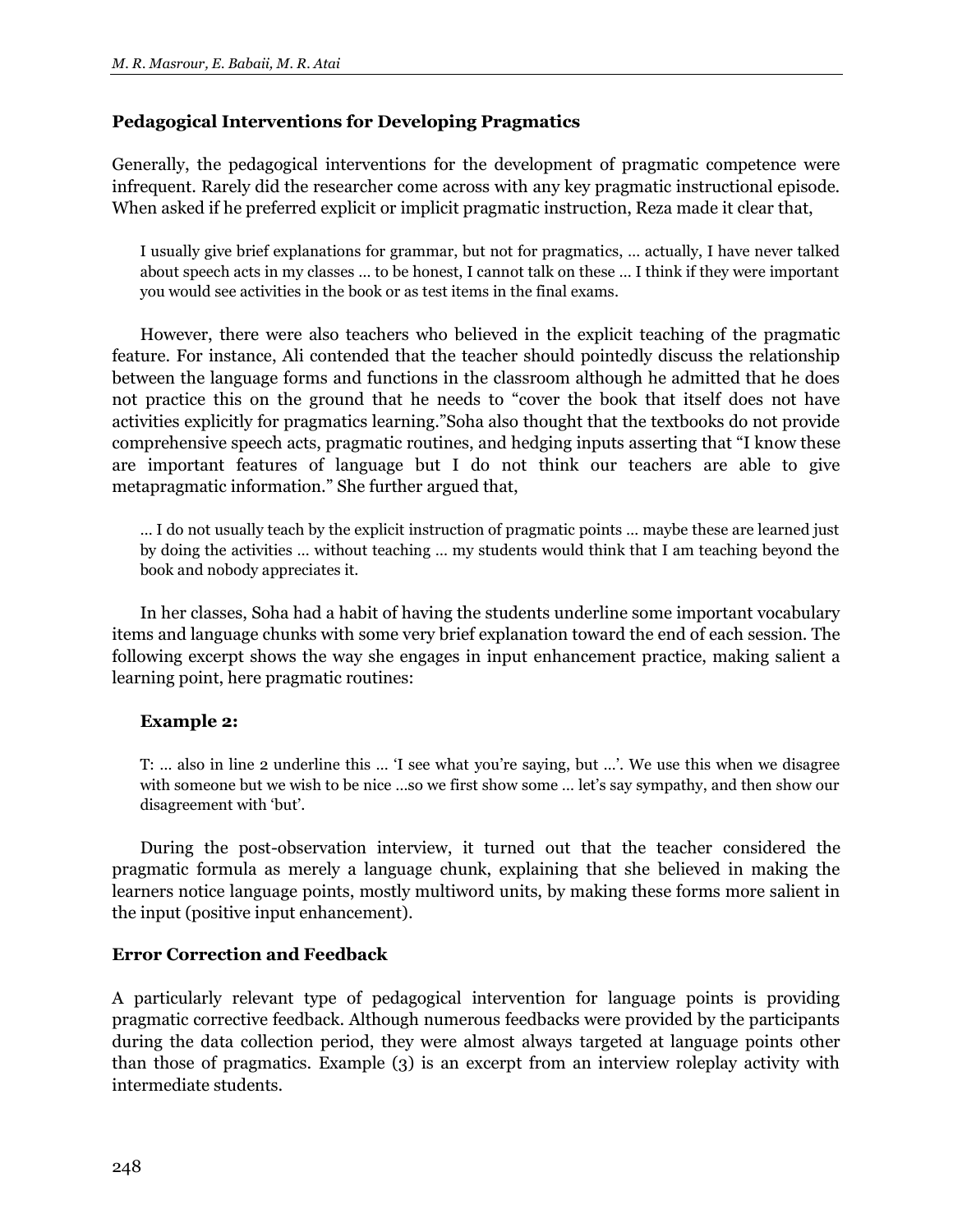# **Example 3:**

T: How are you? S: Thanks! T: OK, can I ask you some questions? S:Yeah! T: Please tell me if you have ever had a fishing experience? S: Well, no, but I wish I have! T: Aha, you wish you … [looking at the student with raised eyebrows and then other students in the class, waiting for correction] S: I had … I wish I had fishing experiment! T: Very good, so you wish you had fishing experiences!

The teacher disregards the student's failure in using the routine formula for the speech acts in greeting e.g., 'I'm fine, thanks! (and you?)'and her failure to provide an appropriate response to the request, e.g., 'yes, please!'. On the other hand, she was quick to pinpoint and treat the grammar and vocabulary error, making use of various feedback strategies, e.g., providing the opportunity for self- or peer correction, providing positive feedback, and recast. Interestingly, in the post-observation interview when the teacher was asked to comment on her practice, it turned out that she even did not notice the student's pragmatic failure. She explained that,

I had to take care of many things …. you know, what she actually wanted to say, vocabulary, grammar, pronunciation … even we teachers sometimes are not sure [if] these are errors or are important. I mean, they may not be as important as the grammar errors. They are very hard to find after all.

Once again, this suggests the limitation in the teachers' knowledge base, a theme that already surfaced in the study. The teacher also refers to the cognitive burden on the EFL teachers who need to deal with many details simultaneously, resulting in the unfortunate outcome that grammar, lexicon, and pronunciation errors are treated at the expense of ignoring pragmatic failures.

Finally, teachers' rare pedagogic interventions for pragmatic failure were observed only in cases of pragmalinguistic failure, e.g., when pragmatic force mapped on to a structure or linguistic token is different from what native speakers normally assign to it.

## **Example 4:**

- T: How much of that book did you cover last term?
- S: We covered page 43—excuse me, page 44!
- T: I will excuse you [laughs]! Say sorry when you correct yourself!

Here the student uses "excuse me" as the linguistic token for correcting a remark instead of "sorry," the token normally preferred in English. The interference from the learner's L1 (Persian) seems to be the source of error in this subtle aspect of the speech act of apologizing. The subsequent post-observation interview revealed that the teacher was not even aware that this was a pragmalinguistic failure and simply considered it as a word choice error. In fact, reducing pragmalinguistic errors to simply a linguistic error of word choice did not stem from a pedagogical decision, rather it was indicative of a deficiency in the teacher's knowledge base.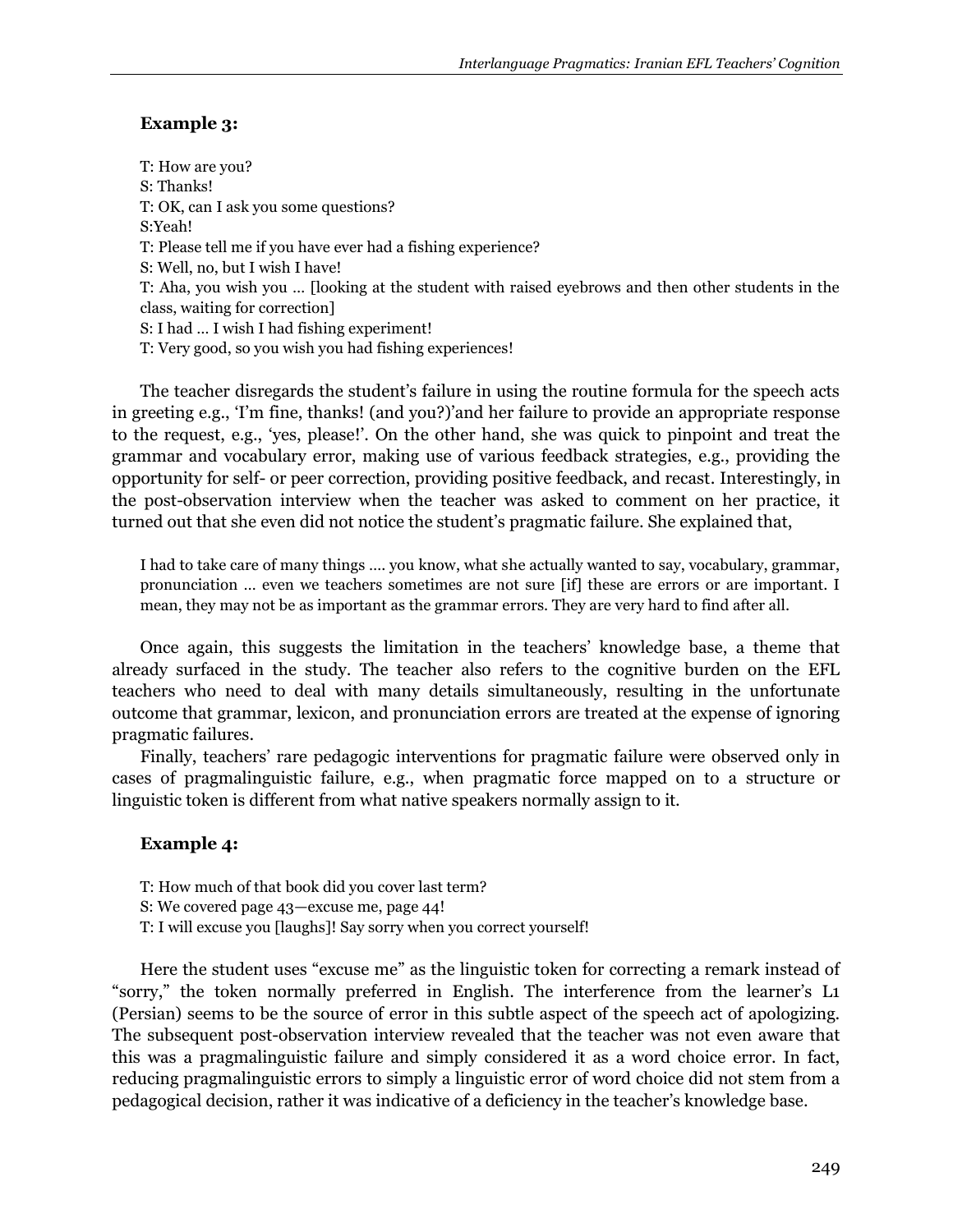### **Discussion**

# **Teachers' Cognition**

Participants mainly considered pragmatic competence as an important aspect of the learners' language competence. However, sociopragmatic features of language were underemphasized, if not totally abandoned in their classes. In her meta-analysis, Bardovi-Harlig (2001) notes a repeated finding of the studies that high general proficiency does not guarantee a nativelike pragmatic performance. In fact, highly proficient L2 learners still transfer L1-based speech act strategies, do not measure up to nativelike sociopragmatic and pragmalinguistic standards, and their processing efficiency and also fluency in pragmatic performance fall short of expectations (Taguchi, 2011b). These pieces of evidence provide a sound rationale against the common practice of ignoring pragmatic education in the EFL classes.

The teachers' instructional practices were limited to covering the text books and other supplementary materials. Relying on these materials is particularly risky as studies have raised serious questions about the coverage and treatment of the pragmatic component of language in ELT textbooks (Alemi et al., 2013; Bardovi-Harlig et al., 1991; Crandall & Basturkmen, 2004; Nguyen, 2011; Petraki &Bayes, 2013; Vellenga, 2004). Limberg (2016) summarizes findings of several studies which criticize ELT textbooks for their treatment of pragmatic competence as being simplistic and cursory, providing constructed examples based on authors' intuitions, and containing little contextualization clues necessary for inferring the relevant sociopragmatic considerations. A pragmatically friendly ELT textbook is recommended to feature pragmatic awareness raising activities, presentation of various pragmalinguistic choices for accomplishing a speech act along with the relevant sociocultural contextual information to enable sociopragmatic choices (Vellenga, 2004). Taguchi (2011a) emphasizes the crucial role of cognitively demanding tasks e.g., having learners engage in comparisons between their performance and target-like pragmatic performance. However, these features are shown to be largely missing from textbooks. For example, Huang (2000) studying a number of ELT course books found that while these materials featured descriptions of complimenting in English, they lacked sociopragmatic rules of using this speech act appropriately.

All participants of the study thought that sociopragmatic aspects of the language should be reserved for the later stages of the language development when the learners are already comfortable with the forms and pragmalinguistic features. This implies a perception that linguistic competence should precede pragmatic competence. Generally, interlanguage pragmatics researchers have suggested that high general proficiency supports language learner's pragmatic and sociolinguistic development (Bardovi-Harlig, 2001).Jeon and Kaya (2006, p.182) observe that "within the instructed L2 pragmatics research community, it is implicitly believed that a linguistic threshold is required for the acquisition of L2 pragmatics."Bardovi-Harlig (2013) emphasizes, most aspects of the grammatical system such as verbal morphology (tense, aspect, mood, person, and number), nominal morphology (person and number, embedding, lexicon), modals, honorific systems, and phonology including prosodyare pragmalinguistic resources. Therefore, language learners need sufficient grammatical and lexical development to have a repertoire of multiple forms for one function (or multiple functions for one form), before they are able to select an appropriate form from among different alternatives (Bardovi-Harlig, 2013). Nevertheless, this argument does not necessarily mean that no categories of pragmatics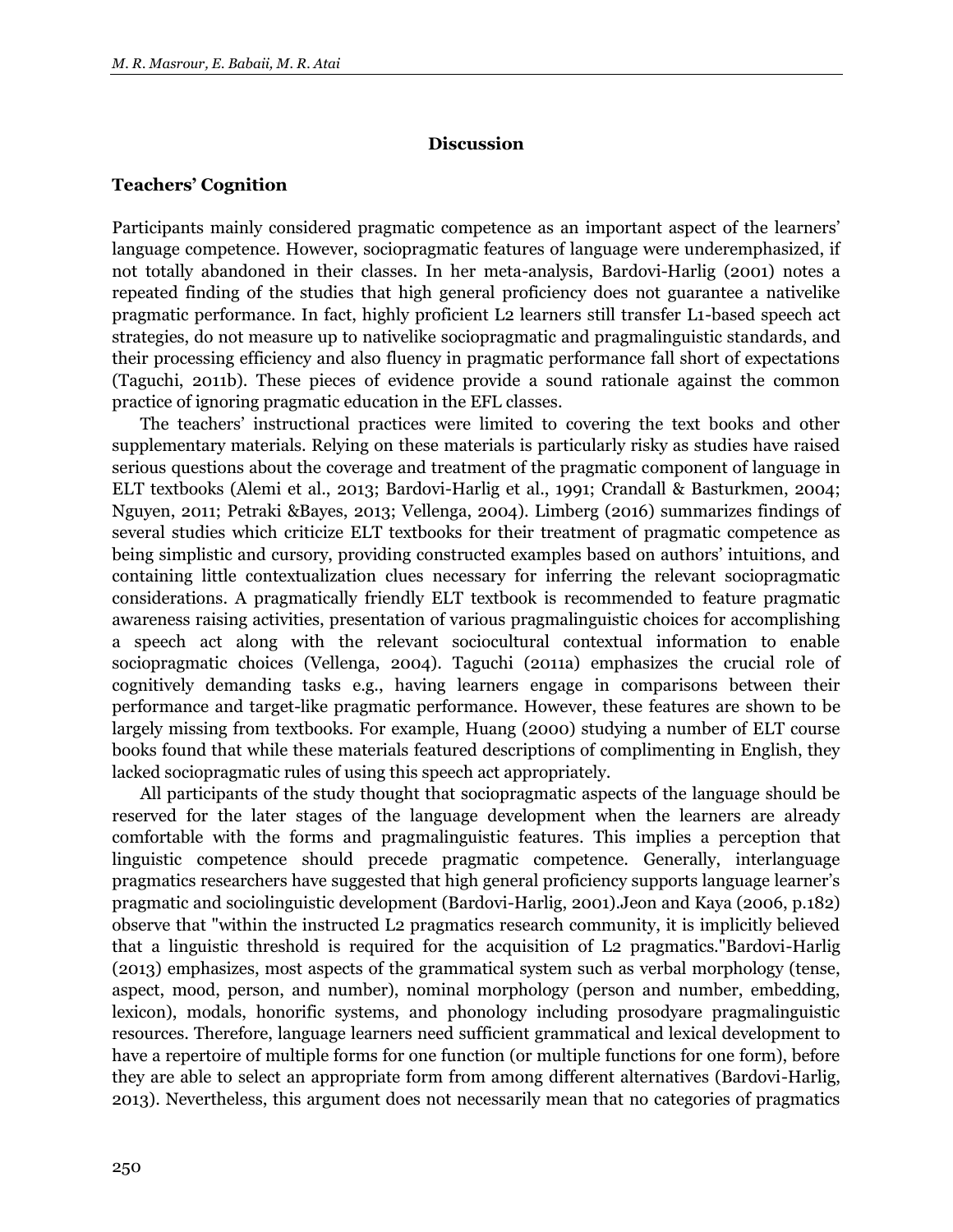should be treated at intermediate or even elementary levels. A case in example is adjacency pairs and pragmatic routines used in speech acts such as greetings. As early as the first day of instruction, EFL learners are presented with greetings. Although getting the messages across is the primary and essential goal of communication, the teacher can also deal with the speech acts involved, formulaic nature of the sequence of speech acts, and sociopragmatic norms of the target speech community.

The EFL teachers in the study generally had few pedagogical interventions for the development of pragmatic competence in the learners. Although this may apparently suggest that the participants believed in implicit instruction, further analysis revealed a deficiency in the teachers' pedagogic content knowledge. Exposure to language input is considered to be an influential factor in language acquisition, and in instructed language learning contexts of classrooms it is the main responsibility of the teachers to provide authentic, representative language (Bardovi-Harlig, 2001).However, teacher-fronted interaction may not be as helpful for pragmatic development as it seems at first. Kasper (2001) summarizes the findings of studies showing the inherent restrictions in teacher-fronted interactions for providing pragmatic inputs and the opportunity for productive language use. The asymmetrical social context of classrooms where the teacher is in the position of authority may not correspond to the various everyday life contexts outside the classroom arena. Also, the basic interactional routine in teacher-fronted language classes "strongly favors monopolization of topic management, turn allocation, and third-turn assessment by the teacher" (Kasper, 2001, p.36). Irrespective of the source of pragmatic deviation in the teachers' talk, i.e., whether it is a reflection of their institutional role as a teacher or a deficiency in their pragmatic knowledge base, EFL learners are usually exposed to only classroom social contexts with their own pragmatic constraints. On the other hand, experimental studies suggest that learners who receive explicit instruction, i.e., instruction involving metapragmatic discussion, outperform both those receiving implicit pragmatic instruction and those not receiving instruction (e.g., Jeon &Kaya, 2006; Rose, 2005). Ishihara (2010) makes a case for the awareness-raising approach to L2 pragmatics instruction. In his meta-analysis, Taguchi (2011a) observes that noticing and the relevant concept of consciousness have long dominated pragmatic instruction. In fact, as Rose (2010) argues, drawing learners' attention to the target features explicitly, i.e., through metapragmatic information, is in line with Schmidt's (1993) noticing hypothesis. Ishihara (2010) recaps the knowledge and skills necessary to provide effective L2 pragmatic instruction as an awareness of diverse pragmatic norms in a speech community, the ability to present L2 metapragmatic information, the ability to develop and assess learners' pragmatic competence, and an awareness of learners' subjectivity and sociocultural identity.

Most of the participants, both with and without a formal education in TESOL, were not able to provide metapragmatic information. Moreover, the analysis of academic contents and courses of the Curriculum for Master's Program in TESOL issued by Iranian High Council of Planning had no reference to developing pragmatic competence as a goal in the EFL teacher development. In fact, L2 pragmatics has traditionally been underrepresented in teacher development programs (Cohen, 2005). For instance, in their nationwide survey, Vásquez and Sharpless (2009) found that in the master's TESOL curriculum in the US, the treatment of pragmatics centers on theoretical models (e.g., politeness and speech acts theories) neglecting practical issues of e.g. how to teach L2 pragmatics. Although there is no study on the status quo of pragmatics in teacher development programs in Iran, the situation does not seem to be any better. Despite the importance of pragmatic competence, L2 teacher training programs have not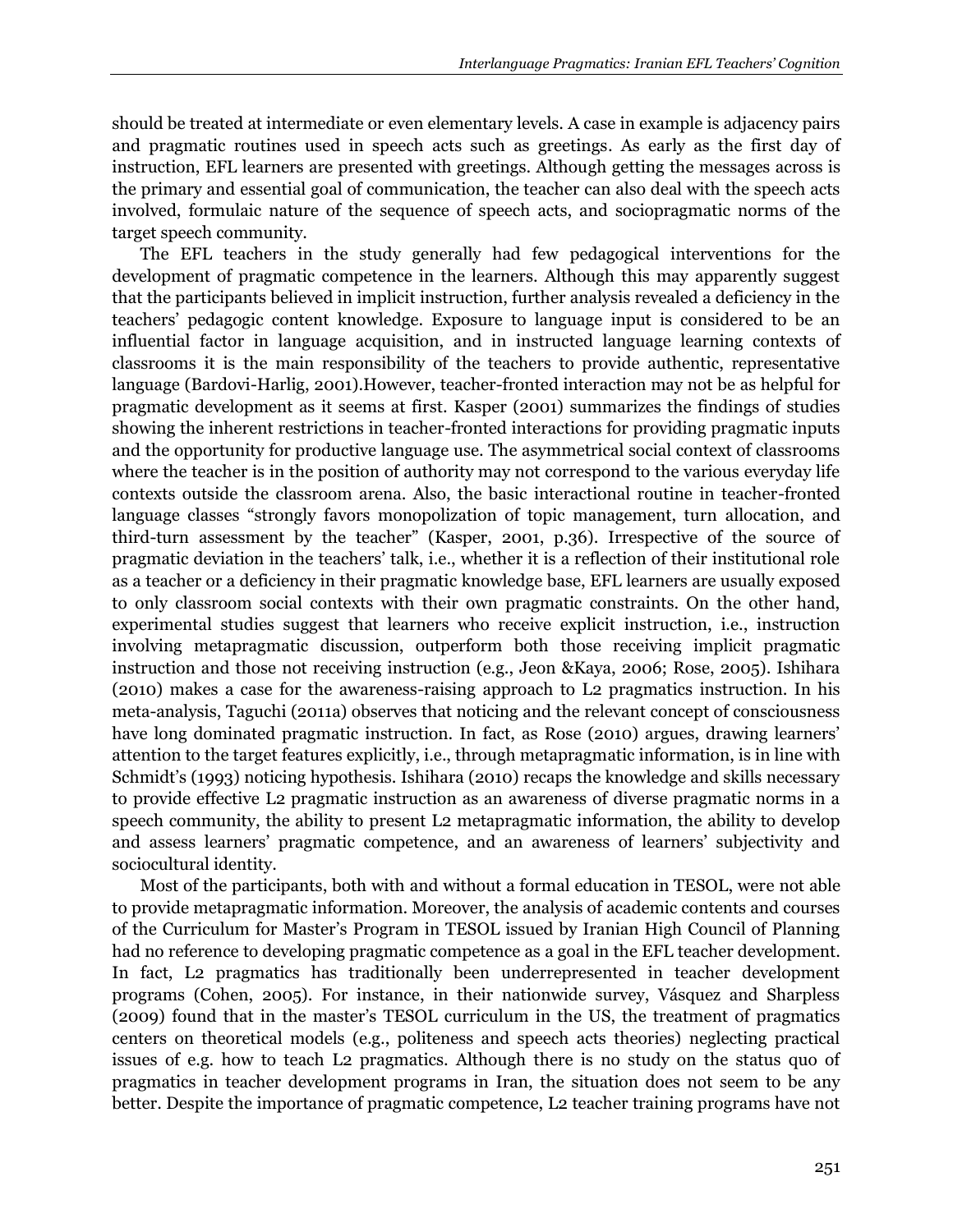been paying attention to the issue as much as it deserves and EFL teachers are often left to their own devices for developing pragmatic competence in their learners. This is particularly critical as even teacher resource books and manuals rarely feature metapragmatic information for pedagogic intervention of the teachers (Vellenga, 2004).

Pragmatic errors were not generally treated by the EFL teachers and they mostly focused on linguistic errors, employing various error treatment strategies. This is in line with the findings of Shirkhani and Tajeddin (2017) who observed that only one percent of the errors treated by 40 teachers during 128.12 hours of recorded classroom sessions were related to pragmatics. Glasgow (2008) argues that the teachers' overwhelming grammar correction can be possibly attributed to the salience of grammatical features. On the other hand, addressing the question of which errors to correct, Ellis (2009) contends that during oral communication, teachers are hard-pressed for time and the selection of errors to treat are impossible in on-line oral correction. This suggests that the teachers' failure to provide feedback for pragmatic errors may stem not just from their perception of these errors as unimportant or impervious to correction. Rather, the EFL teachers in the study may be insensitive to these errors possibly due to a deficiency in their knowledge base. This was further confirmed in the post-observation interview where a teacher believed that she simply corrected the student's word choice error.

Pragmalinguistic errors are basically a linguistic problem and therefore, a matter of highly conventionalized usage. They occur when a different pragmatic force is mapped onto a structure or linguistic token or when inappropriate speech act strategies are transferred from L1 to L2 (Thomas, 1983). Thomas (1983) believes that it is essential for the language teacher to distinguish between pragmalinguistic and sociopragmatic errors. Although pragmalinguistic errors are language-specific and should be possible for the teacher to correct straightforwardly, sociopragmatic errors are culture-specific, reflecting the student's system of values and beliefs, and thus, Thomas recommends only identifying and discussing them with the foreign learners without value judgments.

Finally, no general trend was detected in the participants' cognition as to the necessity and viability of employing the learners' L1 background knowledge in teaching L2 pragmatics. However, some participants implied the idea of universals or transferable L1 pragmatic knowledge. Kondo (2008) advocates raising the learners' awareness of pragmatic similarities and differences between L1 and L2 to achieve optimal convergence of sociopragmatic rules but generally, there are administrative constraints on using L1 features and examples in English language institutes in Iran. Contextual factors that impinge upon the EFL teachers' practices are discussed presently.

# **Contextual Factors**

The relationships between teachers' beliefs and practices have been explored by teacher education researchers for over four decades now (see e.g., Basturkmen, 2012). Curricular decisions and administrative regulations (course book selection, adhering to the book and the policy of covering only the available teaching material), situational constraints (time constraints and washback effects of the achievement tests), and the deficiency in the teachers' pedagogic content knowledge and pragmatic competence were the most important factors defining EFL teachers' treatment of interlanguage pragmatics in the study. Dividing features of the context into macro and micro levels, Li (2013) argues that whether the teachers' beliefs and practices are convergent or divergent is a product of the interactions between both levels. The classroom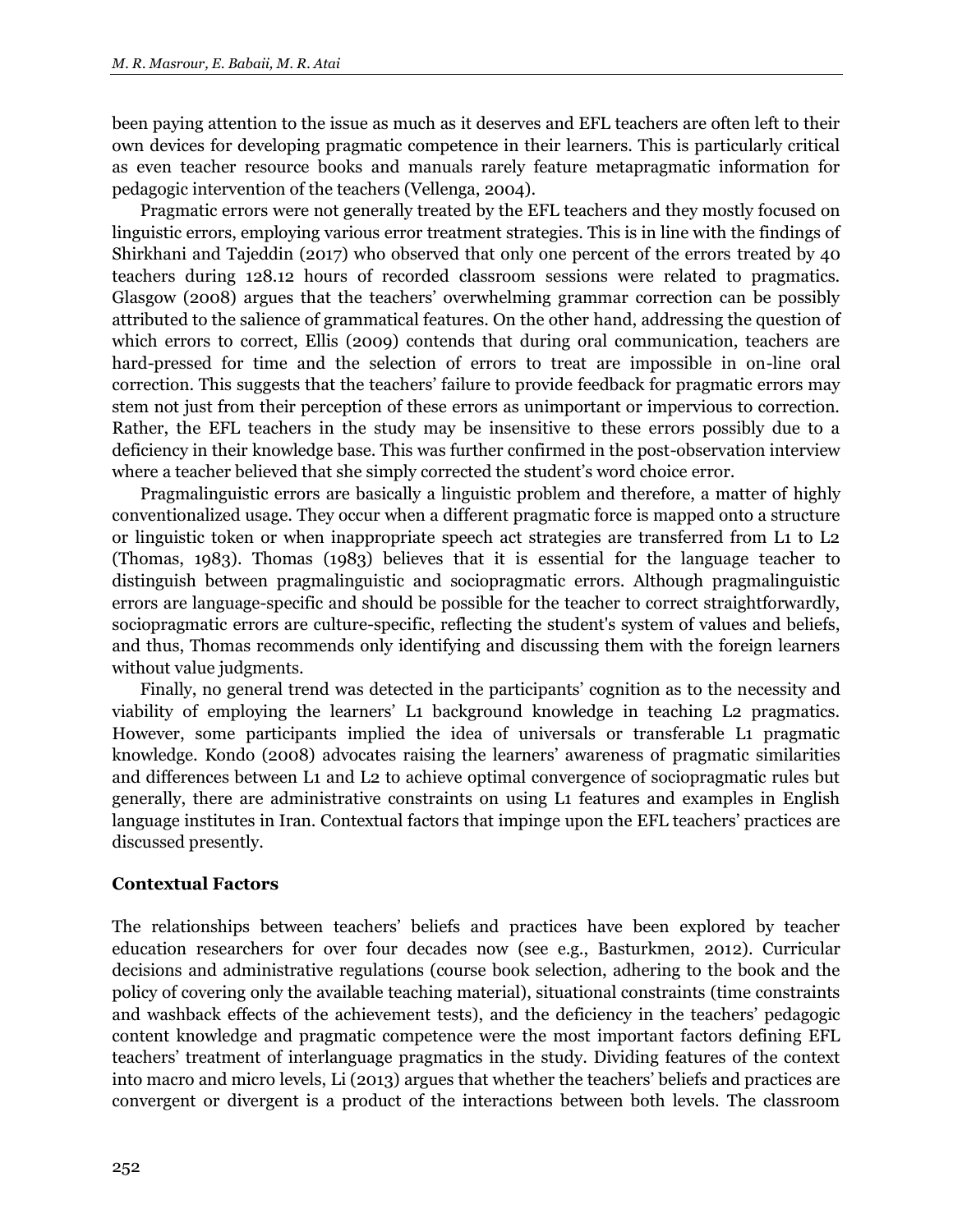micro-contexts, i.e., the moment-to-moment variables, and the situational macro-context e.g., the teacher's education and personal experience, and the curricular decision such as the level of agency granted to the teacher all inform the teacher's overarching pedagogical practices and instructional activities.

### **Conclusion**

EFL teachers in the study were not informed of the findings of research on the treatment of interlanguage pragmatics in EFL teacher-fronted classrooms. The imperfect or faulty cognition on the part of the teachers was further matched with contextual factors leading to the unfortunate consequence of underrepresentation of pragmatic competence in the classes observed. The teachers were required to cover the course books that generally do not provide for L2 pragmatic competence. The teachers also struggled to prepare language learners for tests which do not feature components of pragmatics.

Borg (2003) observes that teacher cognitions and practices are mutually informing. Given the inconspicuous nature of L2 pragmatic competence, it is not sufficient simply to have teachers reflect on their practices to improve their cognition/practice. The participants lacked the necessary pedagogic content knowledge and expertise to engage in activities to develop pragmatic competence in their learners. This is why their decisions, if any, were not conducive to development of interlanguage pragmatics. Barnard and Burns (2012, p.2) consider language teachers' cognition as "a complex nexus of interacting factors" with influences from a variety of sources. These factors include the teachers' experience of language learning, professional training or development programs, professional experience as teachers, reading scholarly books and articles, attending conferences and seminars, interacting with their learners, colleagues and significant others in their personal lives, and the administrative and curricular influences by decision makers at various levels from schools to ministries of education (Barnard and Burns, 2012).

Despite limitations of the study in terms of sampling procedure and the sample size, findings have implications for EFL teachers, teacher educators, researchers, and other stakeholders. There is a wide consensus among researchers and scholars in the field of language education on the importance of pragmatic competence in L2 education and this needs to be proportionally reflected in language classes, learning materials, and teacher education programs. In addition, EFL teachers' cognitions and the contextual factors that define what they actually do in the class should be taken into account in determining curricular goals. Effective teaching goes beyond mere impartation of information. As Barnard and Burns (2012) argue, managing and maintaining the learning procedure can be appreciated only by exploring the teachers' mental lives. Therefore, L2 teacher education programs need to start from teachers' cognitions and experiences in an attempt to promote critical thinkers able to reflect on their own practices and exert professional agency in the social context of language classrooms. This study was an attempt to fill the existing gap in our understanding of EFL teachers' cognition of interlanguage pragmatics, the pedagogical decisions they make, motivations behind these decisions, and contextual factors governing the relevant pedagogical practices. Due to its exploratory nature, the study did not focus on teacher learning. Nevertheless, being part of the study afforded the participants an opportunity to reflect on their practices and verbalize their cognitions. The discourse associated with critical and open-minded reflection on the teaching content, process, and practices during dialogic interaction (Aljaafreh & Lantolf, 1994) can potentially reshape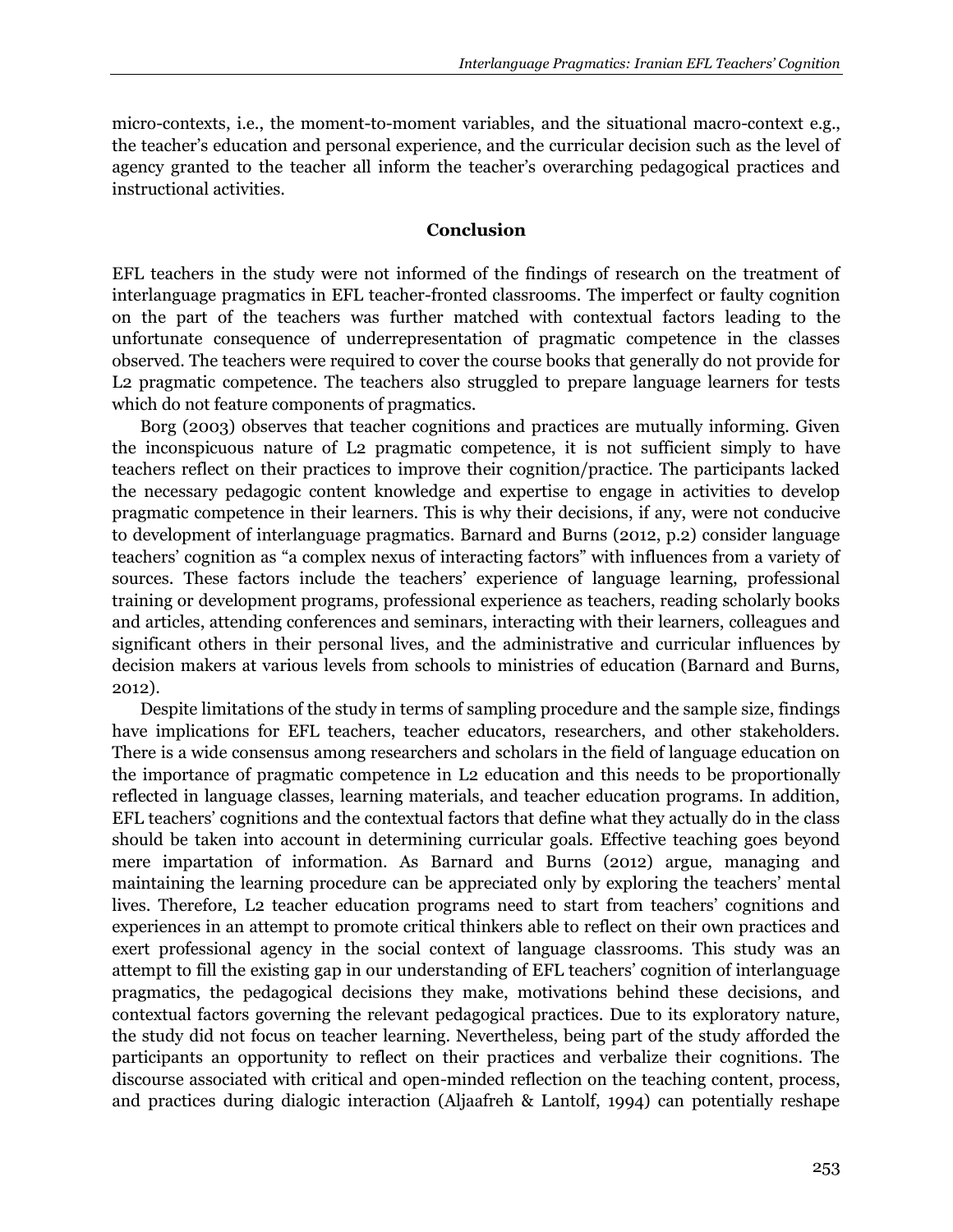teachers' thoughts and subsequently, their practice. Therefore, the researchers believe that some learning may have occurred in the participants of the study. The study concludes with a call for research to improve in-service EFL teachers' cognition of interlanguage pragmatics, to equip them with the means for optimal pedagogic intervention, and to enrich the available EFL course books with the pragmatic component of language.

# **References**

- Aljaafreh, A., & Lantolf, J. P. (1994). Negative feedback as regulation and second language learning in the zone of proximal development. *The Modern Language Journal, 78*, 465-483.
- Alemi, M., Bemani, M., & Roodi, F. (2013). Pragmatic investigation in three global English textbooks. *The Internet Journal Language, Culture and Society, 36,* 1-6.
- Ary, D., Jacobs, L. C., & Sorensen, C. (2010). *Introduction to research in education* (3rd ed.). Belmont: Wadsworth.
- Austin, J. (1962). *How to do things with words*. Oxford: Oxford University Press.
- Bachman, L. F. (1990). *Fundamental considerations in language testing*. New York, NY: Oxford University Press.
- Bachman, L. F., & Palmer, A. S. (1996). *Language testing in practice: Designing and developing useful language tests*. Oxford, UK: Oxford University Press.
- Bardovi-Harlig, K. (2001). Evaluating the empirical evidence: Grounds for instruction in pragmatics? In K. Rose & G. Kasper (Eds.), *Pragmatics in language teaching* (pp. 13-32). Cambridge: Cambridge University Press.
- Bardovi-Harlig, K. (2013). Developing L2 pragmatics. *Language Learning, 63*(1), 68-86. DOI: 10.1111/j.1467-9922.2012.00738
- Bardovi-Harlig, K., Hartford, B. S., Mahan-Taylor, R., Morgan, M. J., & Reynolds, D. W. (1991). Developing pragmatic awareness: Closing the conversations. *ELT Journal, 45*, 4-15.
- Bardovi-Harlig, K., Mossman, S., & Vellenga, H. E. (2015). Developing corpus-based materials to teach pragmatic routine. *TESOL Journal, 6*(3), 499-526.
- Barnard, R., & Burns, A. (Eds.). (2012). *Researching language teacher cognition and practice*. Bristol: Multilingual Matters.
- Basturkmen, H. (2012). Review of research into the correspondence between language teachers' stated beliefs and practices. *System, 40*, 282-295.
- Biesta, G. J. J., & Tedder, M. (2007). Agency and learning in the life course: Towards an ecological perspective, *Studies in the Education of Adults, 39*, 132-149.
- Borg, S. (1998). Teachers' pedagogical systems and grammar teaching: A qualitative study. *TESOL Quarterly, 32*, 9-38.
- Borg, S. (2003). Teacher cognition in language teaching: A review of research on what language teachers think, know, believe, and do. *Language Teaching, 36*, 81-109.
- Borg, S. (2012). Current approaches to language teacher cognition research: a methodological analysis. In R. Barnard & A. Burns (Eds.), *Researching language teacher cognition and practice* (pp. 11-29). Bristol: Multilingual Matters.
- Brown, H. D. (1994). *Teaching by principles: An interactive approach to language pedagogy*. Englewood Cliffs, NJ: Prentice Hall Regents.
- Brown, P., & Levinson, S. (1987). *Politeness: Some universals in language usage*. Cambridge: Cambridge University Press.
- Burns, A., & Freeman, D. (2015). Theorizing and studying the language-teaching mind: Mapping research on language teacher cognition. *The Modern Language Journal, 99*(3), 585-601. DOI: 10.1111/modl.12245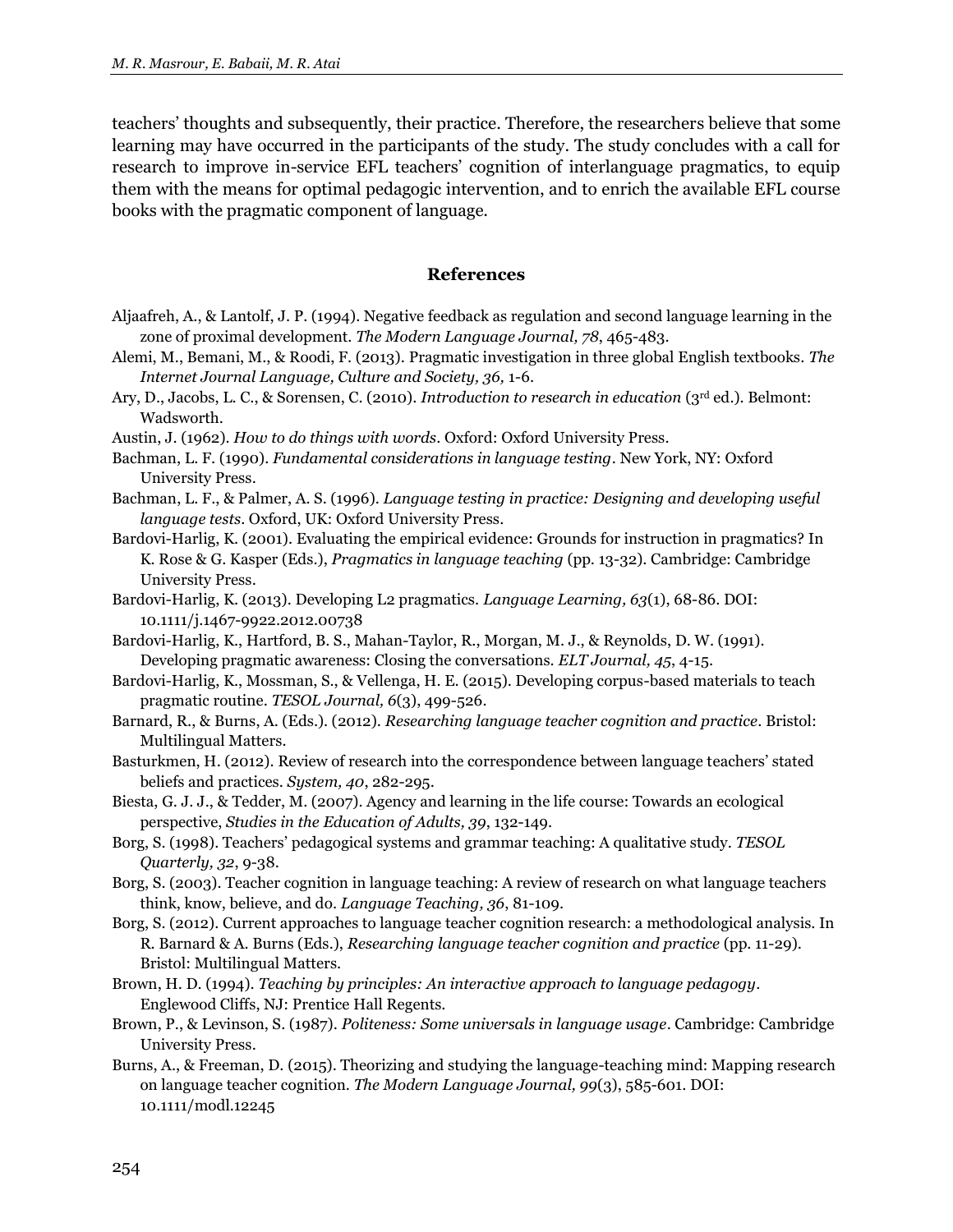- Calvert, L. (2016). *Moving from compliance to agency: What teachers need to make professional learning work*. Oxford, OH: Learning Forward and NCTAF.
- Canale, M., & Swain, M. (1980). Theoretical aspects of communicative approaches to second language teaching and testing. *Applied Linguistics, 1*, 1-47.
- Cohen, A. (2008). Teaching and assessing L2 pragmatics: What can we expect from learners? *Language Teaching, 41*, 213-235.
- Cohen, A. D. (2005). Strategies for learning and performing L2 speech acts. *Intercultural Pragmatics, 2*(3), 275-301.
- Cohen, A. (2008). Teaching and assessing L2 pragmatics: What can we expect from learners? *Language Teaching, 41*, 213-235.
- Crandall, E., & Basturkmen, H. (2004). Evaluating pragmatics-focused materials. *ELT Journal, 58*, 38– 49.
- Creswell, J. (2012). *Educational research: Planning, conducting, and evaluating quantitative and quantitative research* (4th ed.). Boston: Pearson Education Inc.
- Crookall, D., & Oxford, R. (Eds.). (1990). *Simulation, gaming, and language learning*. New York: Newbury House.
- Crookes, G. (2015). Redrawing the boundaries on theory, research, and practice concerning language teachers' philosophies and language teacher cognition: toward a critical perspective. *The Modern Language Journal, 99*(3), 485-499. DOI: 10.1111/modl.12237
- Doughty, C. J. (2003). Instructed SLA: Constraints, compensation, and enhancement. In C. J. Doughty, & M. H. Long (Eds.), *The handbook of second language acquisition* (pp. 256-310). Malden, MA: Blackwell Publishing Ltd.
- Ellis, R. (2009). Corrective feedback and teacher development. *L2 Journal, 1*, 3-18.
- Eslami-Rasekh, Z. (2005). Raising the pragmatic awareness of language learners. *ELT Journal, 59*, 199- 208.
- Farrell, T. S. C. (2007). *Reflective language teaching: From research to practice*. London: Continuum.
- Gass, S. M., & Selinker, L. (2008). *Second language acquisition: An introductory course* (3rd ed.). New York: Routledge.
- Gladman, A. (2012). Focus groups. In R. Barnard & A. Burns (Eds.), *Researching language teacher cognition and practice* (pp. 68-80). Bristol: Multilingual Matters.
- Glasgow, G. (2008). Language awareness, metapragmatics, and the L2 teacher. *Accents Asia [Online], 2*(2), 1-16.
- Hedge, T. (2000). *Teaching and learning in the language classroom*. Oxford: OUP.
- Huang, J. Y. (2000). *Description of compliment speech act: A critical analysis of its treatment in ELT materials* (Unpublished master's thesis). University of Auckland, New Zealand.
- Ishihara, N. (2010). Theories of language acquisition and the teaching of pragmatics. In N. Ishihara & A. D. Cohen (Eds.), *Teaching and learning pragmatics: Where language and culture meet* (pp. 99-120). New York: Pearson Education Limited.

Jeon, E. H., & Kay, A. T. (2006). Effects of L2 instruction on interlanguage pragmatic development: A meta-analysis. In J. M. Norris & L. Ortega (Eds.), *Synthesizing research on language learning and teaching* (pp. 165-211). Philadelphia: John Benjamins Publishing Company.

- Judd, E. (1999). Some issues in the teaching of pragmatic competence. In E. Hinkel (Ed.), *Culture in second language teaching and learning* (pp.152-166). Cambridge: CUP.
- Kasper, G. (2001). Classroom research on interlanguage pragmatics. In K. R. Rose & G. Kasper (Eds.), *Pragmatics in language teaching* (pp. 33-60). Cambridge: Cambridge University Press.
- Kasper, G. (2006). Speech acts in interaction: Towards discursive pragmatics. In K. Bardovi-Harlig, C. Félix Brasdefer, & A. S. Omar (Eds.), *Pragmatics and language learning, Vol. 11* (pp. 281-314). Hawai'i: National Foreign Language Resource Center.

Koester, A. J. (2002). The performance of speech acts in workplace conversations and the teaching of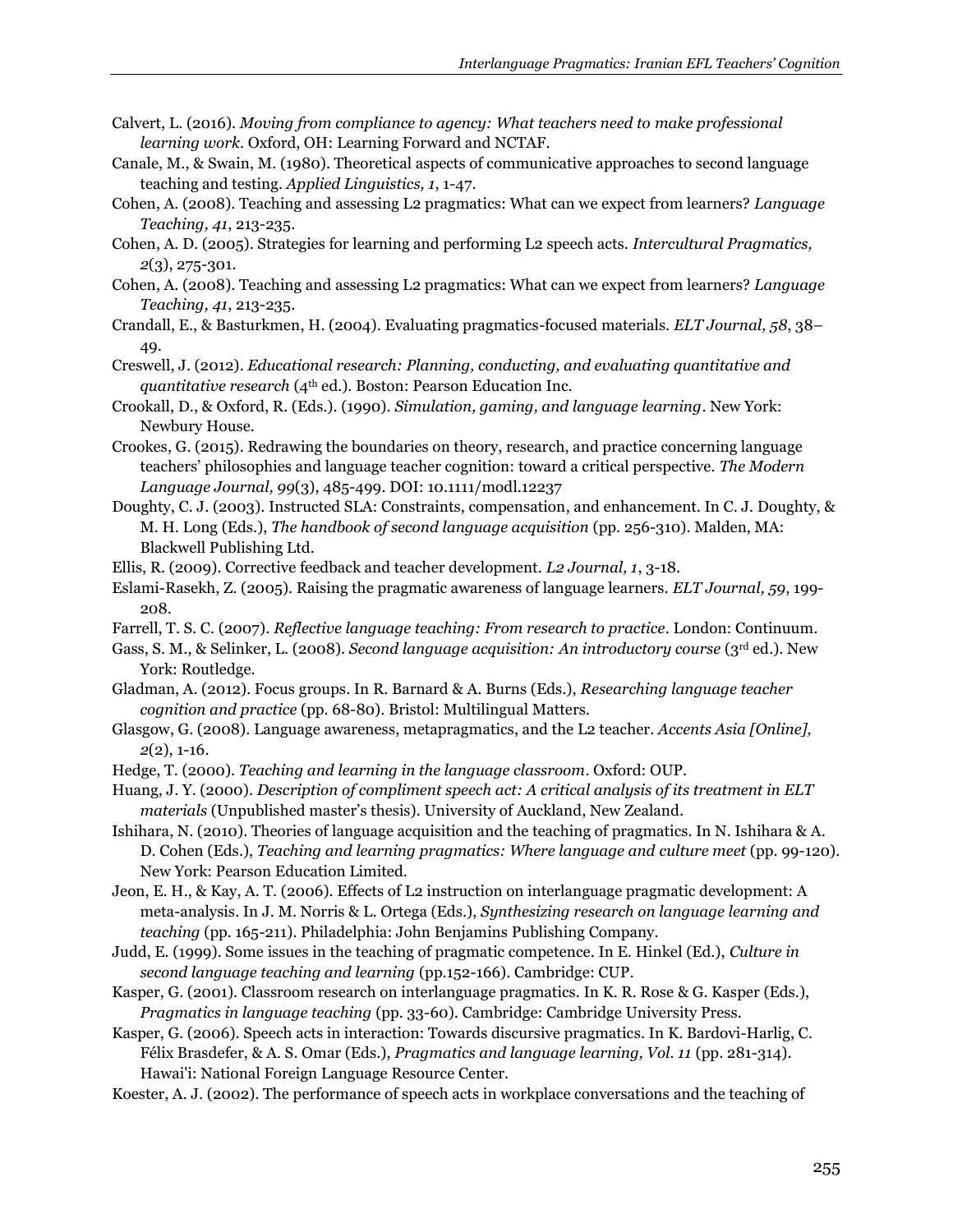communicative functions. *System, 30*, 167-184.

- Kondo, S. (2008). Effects on pragmatic development through awareness raising instruction: Refusals by Japanese EFL learners. In E. Alcon & A. Martinez-Flor (Eds.), *Investigating pragmatics in foreign language learning, teaching and testing* (pp. 153-177). Bristol: Multilingual Matters.
- Kumaravadivelu, B. (1994). The postmethod condition: Emerging strategies for second/foreign language teaching. *TESOL Quarterly, 28*, 27-48.
- Leech, G. (1983). *Principles of pragmatics*. Harlow: Longman.
- Levinson, S. C. (1983). *Pragmatics*. Cambridge University Press, Cambridge.
- Li, L. (2013). The complexity of language teachers' beliefs and practice: One EFL teacher's theories. *The Language Learning Journal, 41*(2), 175-191. DOI: 10.1080/09571736.2013.790132
- Limberg, H. (2016). Teaching how to apologize: EFL textbooks and pragmatic input. *Language Teaching Research, 20*(6), 700-718.
- Lo Castro, V. (2003). *An introduction to pragmatics: Social action for language teachers*. Michigan: The University of Michigan Press.
- McCarthy, M.J. (1998). *Spoken language and applied linguistics*. Cambridge: Cambridge University Press.
- Mir, M. (1995). The perception of social context in request performance. In L. F. Bouton & Y. Kachru (Eds.), *Pragmatics and language learning monograph series*, Vol. 6 (pp. 105-120). Urbana, IL: University of Illinois at Urbana-Champaign.
- Nguyen, M.T.T. (2011). Learning to communicate in a globalized world: To what extent do school textbooks facilitate the development of intercultural pragmatic competence? *RELC Journal, 42*(1), 17- 30.
- Nishimuro, M., & Borg, S. (2013). Teacher cognition and grammar teaching in a Japanese high school. *JALT Journal, 35*(1), 29-50.
- Norris, J., & Ortega, L. (2000). Effectiveness of L2 instruction: A research synthesis and quantitative metaanalysis. *Language Learning, 50*, 417–528.
- Petraki, E., & Bayes, S. (2013). Teaching oral requests: An evaluation of five English as a second language course books. *Pragmatics, 23*, 499–517. doi: 10.1075/prag.23.3.06pet
- Priestley, M., Biesta, G. J. J., & Robinson, S. (2015). *Teacher agency: An ecological approach*. London: Bloomsbury.
- Rose, K. R. (2005). On the effect of instructions in second language pragmatics. *System, 33*, 385-399.
- Rose, K. R., & Kasper, G. (Eds.). (2001). *Pragmatics in language teaching*. Cambridge: Cambridge University Press.
- Schmidt, Richard. (1993). Consciousness, learning, and interlanguage pragmatics. In G. Kasper & S. Blum-Kulka (Eds.), *Interlanguage pragmatics* (pp. 21-42). New York: Oxford University Press.
- Searle, J. (1969). *Speech acts: An essay in the philosophy of language*. Cambridge: Cambridge University Press.
- Sharwood-Smith, M. (1980). Consciousness-raising and the second language learner. *Applied Linguistics, 2*, 159-168.
- Shirkhani, S., & Tajeddin, Z. (2017). Pragmatic corrective feedback in L2 classrooms: Investigating EFL teachers' perceptions and instructional practices. *Teaching English Language, 11*(2), 25-56.
- Stewart, D. W., & Shamdasani, P. N. (1990). *Focus groups: Theory and practice*. Newbury Park, CA: Sage.
- Taguchi, N. (2011a). Teaching pragmatics: Trends and issues. *Annual Review of Applied Linguistics, 31*, 289-310.
- Taguchi, N. (2011b). The effect of L2 proficiency and study-abroad experience on pragmatic comprehension. *Language Learning, 61*(3), 904-939.
- Thomas, J. (1983). Cross-cultural pragmatic failure. *Applied Linguistics, 4*, 91-111.

Vásquez, C., & Sharpless, D. (2009). The role of pragmatics in the master's TESOL curriculum: Findings